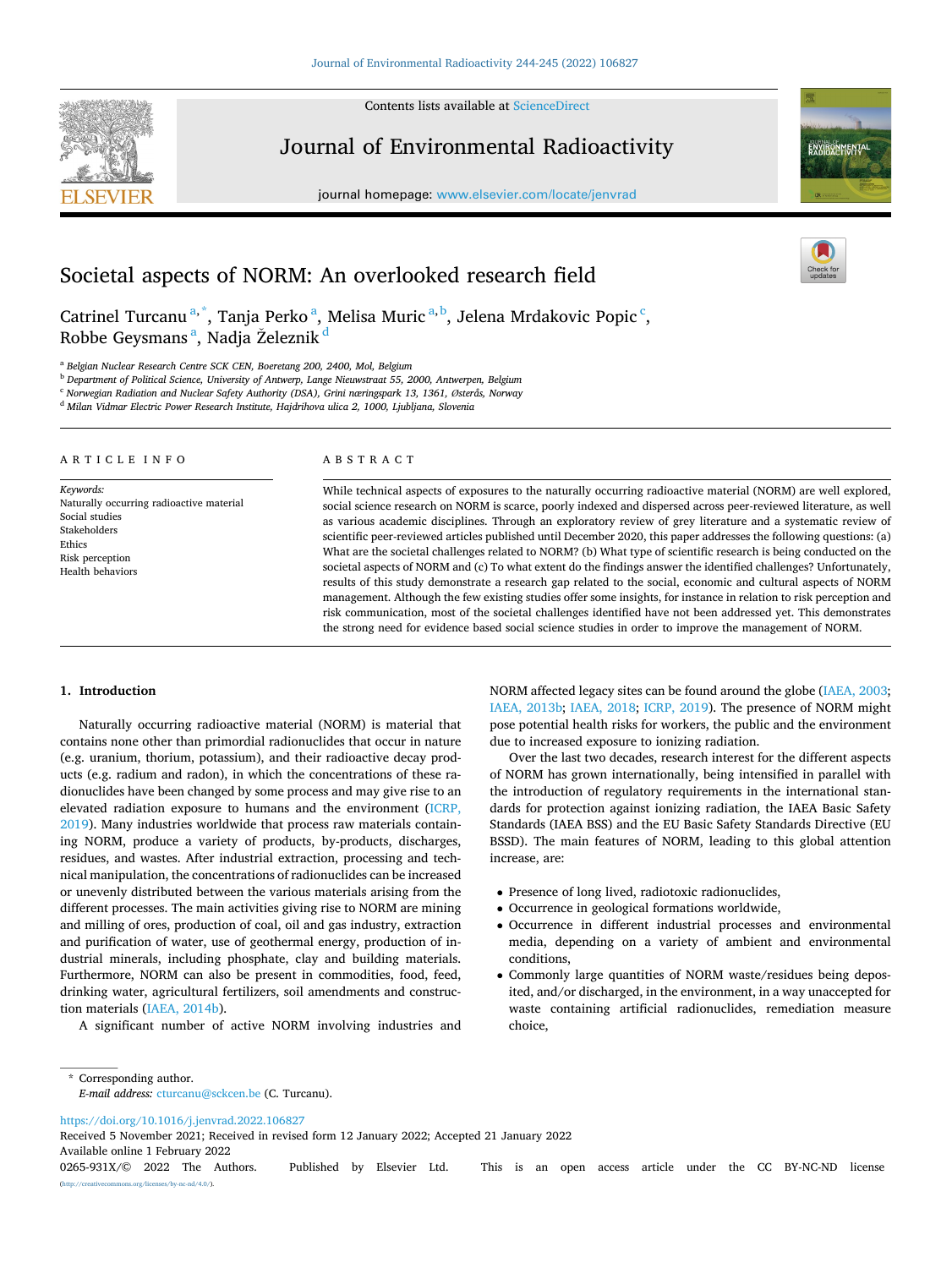- Simultaneous presence of radionuclides with other hazards (such as heavy metals or acids),
- Historical neglect of the problems related to NORM as the focus has been only on artificially produced radionuclides,
- Due to NORM abundance, higher probability for workers, the general public and biota to be exposed in comparison to other radiation types,
- Difficulties in communication of risks related to naturally occurring radiation,

Information about the actual and potential extent of NORM and related issues (global abundance, different NORM sources, radionuclide activity concentrations, mobilization and concentration processes, exposure scenarios, impact assessment, dose modelling, etc.) is of high importance for getting an accurate perspective of problems that may be encountered ([IAEA, 2021; IAEA. MODARIA II Programme, 2019; IAEA,](#page-14-0)  [2018;](#page-14-0) [IAEA. MODARIA I Programme, 2015](#page-14-0); [IAEA, 2003;](#page-14-0) [Vandenhove](#page-15-0)  [et al., 1999\)](#page-15-0).

Additional to these technical issues, the analysis of the social, economic and cultural environment is a prerequisite for the effective management of NORM sites and exposures ([Briquet et al., 2005](#page-13-0); [Jaco](#page-14-0)[mino, 2015](#page-14-0)). First, such analysis may uncover and explain the perceptions of risk, as well as the interests, concerns and expectations or demands of different stakeholders, cultural sensitivities and the complexity of radiological protection behaviors. Neglect of these factors may severely hamper or even prohibit effective NORM management. Second, it informs and contributes to improved risk communication and stakeholder engagement and encourages historical perspectives and long-term thinking [\(Renn, 2017](#page-14-0); Sjöberg, 2000; [Slovic, 1996;](#page-14-0) Slovic [et al., 1982](#page-14-0); [Slovic and Peters, 2006\)](#page-14-0). Third, the inclusion of societal considerations in decision-making and the engagement of stakeholders, notably the local population is being called for as this is deemed to increase trust, cooperation and understanding between implementers and other stakeholders and support the development of sustainable solutions (JRC, 2016; [OECD, 2019](#page-14-0); [Worrall et al., 2009;](#page-15-0) [Fernandes et al., 2006](#page-13-0); [Briquet et al., 2005\)](#page-13-0). Finally, the social dimension is recognized as a key component of sustainable environmental remediation of NORM sites; this has gained increasing importance reflecting an evolution from technical solutions towards "green and sustainable remediation" [\(Mobbs](#page-14-0)  [et al., 2019](#page-14-0); [OECD 2016\)](#page-14-0). Sustainability assessment methodologies for environmental remediation or the management of legacy mines, highlight several aspects pertaining to the social dimension, such as human health and safety; ethics and equality; neighborhoods and locality; communities and community involvement; and uncertainty and evidence for sustainable environmental remediation; ownership; responsibility; cultural issues; local participation; and local acceptance ([CLAIRE, 2020;](#page-13-0) [Worrall et al., 2009;](#page-15-0) Rosén et al., 2015). However, there are very few social scientific studies dedicated to the assessment of social sustainability indicators for environmental management and there is a limited inclusion of these indicators in decision support tools for sustainable environmental remediation [\(Cappuyns, 2016](#page-13-0)).

This paper answers the following questions: What are the main societal challenges associated with NORM? What type of social scientific research is being conducted on the societal aspects of NORM and to what extent does this answer the identified challenges? What can we learn from this research? and What is still needed?

To this end, we first conducted an exploratory review of grey literature to obtain a preliminary overview of main societal challenges associated to NORM management and decision-making. This allowed taking stock of practical experiences and expert advice captured in case studies, international guidance and legal prescriptions, Next, we conducted a systematic review of social-scientific research addressing NORM in order to identify and examine key social science concepts, methods, research practices, main findings and routes for further research. The systematic review allowed to further detail the societal challenges and reflect on the extent to which these are addressed by

existing studies. Our review focused on NORM from industrial processes, thus excluding a large number of studies addressing indoor radon exposure in private or public spaces, as the latter has been the object of other recent studies ([Tomkiv et al., 2021](#page-14-0)).

The review methodology employed in this study is presented in Section 2, while the results are summarized in Sections [3 and 4](#page-2-0) and further discussed and synthesized in Section [5.](#page-7-0) The findings from this study serve to inform researchers, policy makers and broader stakeholders on key aspects of NORM management, highlighting remaining gaps in research.

# **2. Method**

The study proceeded in two steps. First, an exploratory, nonsystematic review of grey literature was made, aimed at highlighting societal challenges related to NORM.

In a second step, a systematic review was made of social scientific studies related to NORM. The aim of this in-depth review study was twofold. First, it identified and examined key social science concepts, methods, and research practices in the field of NORM. Second, it summarized main findings, as well as current knowledge gaps and routes for future research.

# *2.1. Review of grey literature*

A document analysis was conducted of international and European legislation, directives and standards, as well as regional and national legal and technical documents, guidelines and proceedings. In addition, documents (e.g. presentations, local information leaflets) related to case studies in Belgium (historical pollution by phosphate industry, remediation in progress), Norway (historical pollution from former niobium mining, remediation is pending) and Spain (historical pollution by phosphate industry, remediation is pending) were collected and analyzed [\(Guillevic et al., 2018](#page-13-0)).

#### *2.2. Review of scientific literature*

It is noteworthy that research investigating the societal challenges of NORM is generally poorly indexed and dispersed across peer-reviewed literature as well as various academic disciplines, in both natural and social sciences and humanities areas. A requirement for a thorough investigation was maintaining a broad review scope, which was realized through the application of expansive inclusion criteria. In this systematic review, the focus lies on published peer-reviewed literature, highlighting both the study designs and methods, as well as the main research findings.

#### *2.2.1. Literature search*

As a first step, database searches were conducted in Web of ScienceTM, Scopus®, Medline and Sociological abstracts, covering all publication years. The search was performed from the 23rd of November till the December 1, 2020. The initial search covered both indoor radon as well as NORM, and was conducted as part of a larger state-of-the art investigation within the European RadoNorm Project [\(Tomkiv et al.,](#page-14-0)  [2021\)](#page-14-0). This paper focuses on NORM-related articles.

The search strings were developed in cooperation with an experienced university librarian and consisted of NORM -related keywords combined with the keyword "radioactive" and keywords on methods used in social sciences. The NORM keywords included relate to industries known to experience contamination with naturally occurring radionuclides, for instance *"mining" or "geothermal".* A separate search was conducted for combinations with the methods *"survey" and "experiment"* whereby additional keywords related to the subject (humans) were introduced (see [Table 1\)](#page-2-0). The reason for this separate search was that surveys and experiments are commonly used in natural sciences, yet not necessarily with reference to social considerations.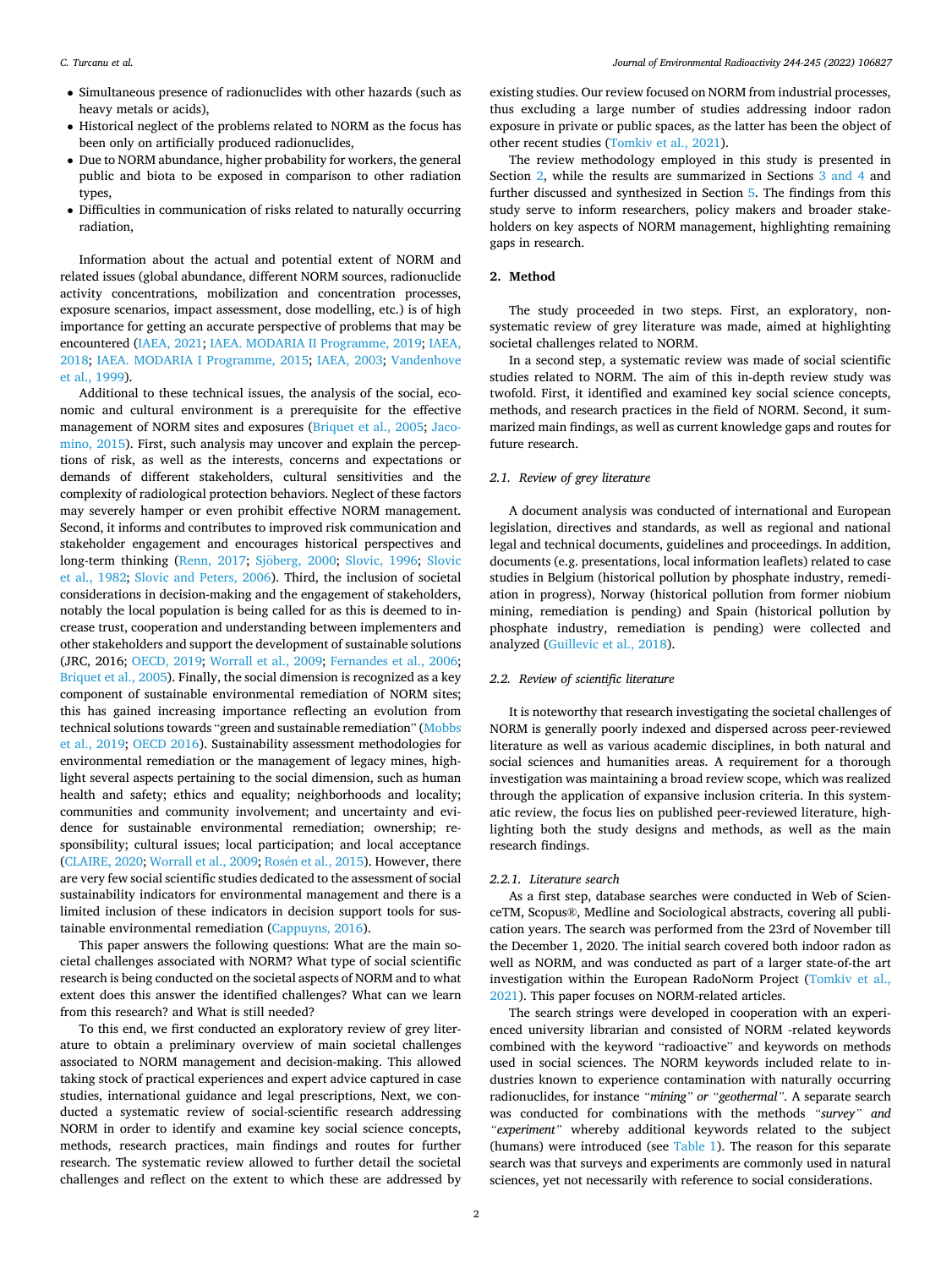#### <span id="page-2-0"></span>**Table 1**

Search String in Web of Science format.

| <b>NORM</b>     | (radioactiv*) AND ((natural NEAR/1 (radiation OR<br>"radioactive material")) OR tenorm OR residue OR<br>remainder OR leftover OR waste OR oil OR gas OR water<br>OR phosphate* OR fuel* OR geothermal OR building* OR<br>"flying ash" OR mining OR mine OR "NORM industries" OR<br>"building material*" OR "alum shale" OR (environment*<br>NEAR/0 remediation)) |
|-----------------|------------------------------------------------------------------------------------------------------------------------------------------------------------------------------------------------------------------------------------------------------------------------------------------------------------------------------------------------------------------|
| Social science  | (((field OR case OR comparative OR cohort OR archival))                                                                                                                                                                                                                                                                                                          |
| research method | NEAR/2 stud*) OR ((network OR content OR sentiment                                                                                                                                                                                                                                                                                                               |
|                 | OR meta OR framework OR media OR discourse OR                                                                                                                                                                                                                                                                                                                    |
|                 | morphological OR text* OR conversation OR narrative)                                                                                                                                                                                                                                                                                                             |
|                 | NEAR/2 analysis) OR ((systematic OR meta) NEAR/                                                                                                                                                                                                                                                                                                                  |
|                 | 0 review) OR ((mixed OR mental OR mixed OR delphi OR                                                                                                                                                                                                                                                                                                             |
|                 | q OR economic) NEAR/2 method*) OR "delphi techniq*"                                                                                                                                                                                                                                                                                                              |
|                 | OR "focus group*" OR "repertory grid" OR "analytic                                                                                                                                                                                                                                                                                                               |
|                 | induction" OR "life history*" OR historiography OR "socio                                                                                                                                                                                                                                                                                                        |
|                 | mapping" OR "feeling thermometer" OR "cybermethod*"                                                                                                                                                                                                                                                                                                              |
|                 | OR "participatory action" OR bibliograph* OR                                                                                                                                                                                                                                                                                                                     |
|                 | questionnaire* OR "secondary data" OR "e-research" OR                                                                                                                                                                                                                                                                                                            |
|                 | "memory work" OR interview* OR observation* OR                                                                                                                                                                                                                                                                                                                   |
|                 | ethnography OR phenomenolog* OR RCT OR                                                                                                                                                                                                                                                                                                                           |
|                 | "randomized controlled trial*" OR workshop OR "public                                                                                                                                                                                                                                                                                                            |
|                 | opinion" OR panel* OR omnibus OR poll OR triangulation                                                                                                                                                                                                                                                                                                           |
|                 | OR hermeneutic)                                                                                                                                                                                                                                                                                                                                                  |
|                 | (survey* or experiment*) AND                                                                                                                                                                                                                                                                                                                                     |
|                 | (public* OR citizen* OR participant* OR respondent* OR<br>resident* OR person* OR stakeholder*)                                                                                                                                                                                                                                                                  |

All records identified were uploaded into the literature review tool Rayyan ([Ouzzani et al., 2016](#page-14-0)). Through an automated process, duplicates were removed, following which 16.590 unique records remained on the topics of radon and NORM.

### *2.2.2. Literature selection*

Records were screened on eligibility by three reviewers, based on title, abstract and meta-data. To ensure the reliability of the selection procedure, a sample of 22% of the articles was screened by at least two coders. Whenever there was conflict (only 26 cases), an additional independent reviewer screened the record, after which a discussion followed to agree on the final decision to accept or reject the record.

After the initial screening, a full text examination of the articles followed and 14 relevant articles on NORM were retained. Relevant in this context means that the articles focused on societal aspects (e.g. risk perception, stakeholder engagement, governance), and discussed issues related to technically enhanced levels of NORM, hence excluding e.g. a bulk of literature on indoor radon exposure.

The reader can find an extensive review on societal aspects related to exposures to indoor radon elsewhere [\(Tomkiv et al., 2021\)](#page-14-0)**.** Studies addressing indoor radon due to industrial activities, e.g. from uranium residues (e.g. König [et al., 2014](#page-14-0)), or radon in water were however included in this review. From a regulatory standpoint a distinction is made between uranium mining or uranium ore processing activities related to the nuclear fuel cycle. However, in our review we retained the case studies on legacy sites due to uranium mining or processing (e.g. [Brugge and Goble, 2002](#page-13-0)) since from a social science perspective such distinctions between uranium and other ores are less relevant.

Furthermore, papers that addressed aspects related to natural radioactivity in general, e.g. perception of natural radioactivity as an environmental health risk (e.g. [Kara et al., 2011](#page-14-0); [Pugliese et al., 2019](#page-14-0); [Alsop, 2001\)](#page-13-0), but made no reference to the source of radioactivity or mentioned only "radon" were excluded as they do not provide NORM-specific insights. Articles that addressed known NORM industries, but made no reference to radiation or radioactivity either in the description of the case study or in the specific issues included in, or arising from, the inquiry (e.g. [McKenzie et al., 2016](#page-14-0)) were also excluded in this review. However, studies centered on social aspects of NORM industries that did mention the presence of radioactivity in the problem

formulation (e.g. [Zierold and Sears, 2015a](#page-15-0)) were included, even when the topic of radioactivity did not come up spontaneously in their research (e.g. in interviews with people living near coal ash storage sites).

Through snowballing from the lists of references of these articles, 6 additional articles were identified which had not been initially retrieved from the four databases searched. Table 2 summarizes the eligibility criteria**.** 

#### *2.2.3. Data analysis*

A data extraction form was created in Qualtrics based on the template of the Cochrane research institute [\(Higgins et al., 2020](#page-13-0)) with the following items: author(s), publication year, publication title, study aim, study location, study design, population and sample characteristics, methods, dependent and independent variables, quality assessments (e. g. reliability, validity), type of analysis, conclusions, and information regarding ethical considerations (conflicts of interest, funding and privacy).

Data was extracted by trained coders and reviewed by two independent master coders. A data extraction form was used to summarize the studies, in terms of their topic, objective and geographical setting, key concepts serving as dependent and/or independent variables, measurement objectives, employed techniques and main findings.

The summarized data served as a directory to summarize the state-ofthe art knowledge, identify research gaps and methodological deficiencies. It does not intend to serve a prescriptive purpose.

# **3. Key societal challenges for the management of exposure situations due to NORM industries and legacy sites identified from case studies and grey literature**

### *3.1. Challenges associated to evaluating the impact on humans and the environment*

Naturally occurring radioactive materials contain long-lived, radiotoxic radionuclides, and when processed, disposed or discharged in large quantities, NORM may potentially affect human health and the environment. The average annual effective dose worldwide due to natural sources is estimated to be 1.14 mSv, with exposure to radon contributing an additional 1.26 mSv [\(UNSCEAR, 2000\)](#page-15-0). Depending on many factors, such as type of NORM site, radionuclides mobilization, transfer pathways and exposure scenarios, additional radiation exposure doses from NORM can be significantly different, for both occupational and public exposure [\(Kunze et al., 2019;](#page-14-0) [Mrdakovic Popic et al., 2020](#page-14-0); [RP 122,](#page-14-0)  [2001; RP 135, 2003; Skipperud et al., 2013; Sneve et al., 2020\)](#page-14-0). In order to consider potential radiation exposure, the main NORM exposure routes, inhalation (dust containing NORM and radon), ingestion and

#### **Table 2**

Inclusion

Inclusion and exclusion criteria.

| • Publication time frame: no date limit |  |
|-----------------------------------------|--|

- Publication type: peer-reviewed articles
- Publication language: English
- Topic of research: societal aspects (i.e. related to the attitudes, perceptions and behaviors of humans) in relation to (technically enhanced) NORM exposure, or exposure to radon in water, or exposure to indoor radon due to industrial residues, or uranium mining or processing

• Publication design: quantitative, qualitative and mixed methods

**Exclusion** 

- Publication type: no full text, dissertations, letters, reviews, editorials, books, essays
- Publication language: not English
- Topic of research: studies merely mentioning, not investigating societal consequences, studies addressing only indoor radon exposure unrelated to any industries, studies inquiring risk perception of natural radioactivity in general (no reference to the source of radiation or only "radon" mentioned)
- Publication design: no methodological information provided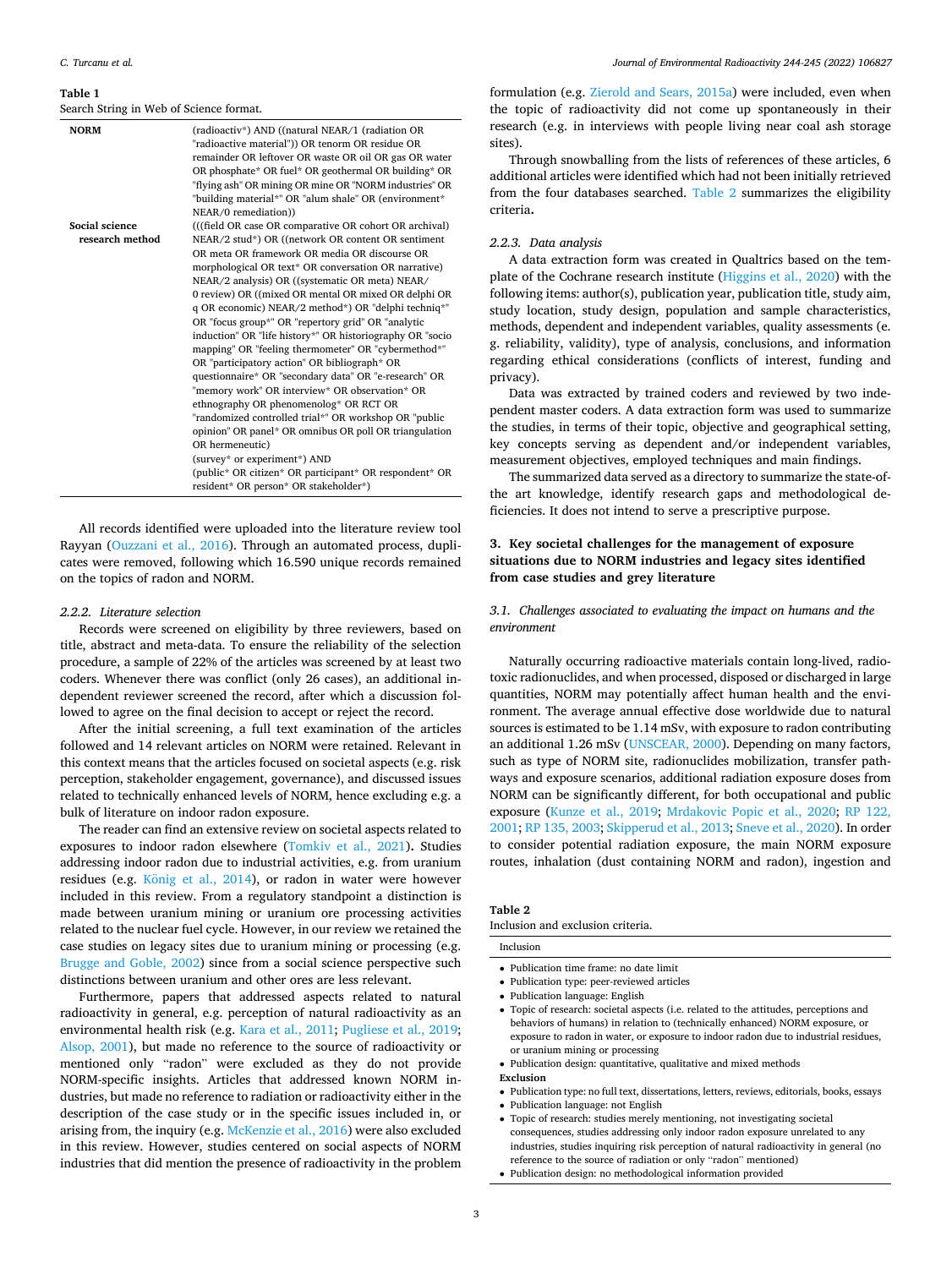external exposure need to be evaluated in NORM exposure situations. An investigation of exposure doses from different types of NORM industry, showed that external exposure and the inhalation of radon and dust can contribute significantly to the total occupational exposure, while the dose via direct ingestion of particles and skin contamination is avoidable by common radiation protection and hygiene measures [\(Weiss, 2005\)](#page-15-0).

However, while planned activities in NORM involving industries are generally well regulated and exposure doses are commonly of no radiological concern, existence of non-remediated NORM affected legacy sites pose, in many countries, a significant radiation risk for both workers and public health [\(Stegnar et al., 2013](#page-14-0); [HERCA, 2016\)](#page-13-0). Moreover, legacy sites may contain other hazards that might be of even greater concern than radiological ones ([Haanes et al., 2019;](#page-13-0) [Mrdakovic](#page-14-0)  [Popic et al., 2011](#page-14-0); [Stegnar et al., 2013; Sneve et al., 2020](#page-14-0); [Vandenhove](#page-15-0)  [et al., 1999\)](#page-15-0). Therefore, NORM affected legacy sites may pose serious problems in many countries. This is, for instance, the case when related pollution issues are well known, but legacy sites are still outside the regulatory control (mostly due to responsibility assignment issues). Another example refers to cases where a started remediation process produces a significant amount of NORM waste.

At the present time, information about the extent and various issues related to NORM exposure sites is commonly available at national levels, mostly for European countries [\(Vandenhove et al., 1999](#page-15-0); [HERCA, 2021](#page-13-0)). However, in many cases, data are rather old or partially missing (e.g., for less developed countries or for legacy sites which still are outside the regulatory control). Hence, making an updated, systematic European overview of NORM exposure sites has been considered as beneficial and is currently being conducted in the European RadoNorm project ([RadoNorm Project, 2020\)](#page-14-0). Focus will be put on gathering the nationally available information on NORM exposure sites, but also on identifying the activities that may be of concern, but which currently are not included in the industry list in the EU BSSD (Euratom Directive 2013/59, Annex VI). Additionally, a broad range of NORM associated issues, including industrial and environmental conditions leading to radionuclide disequilibrium, transfer pathways and workers and public exposure scenarios and dose evaluation, as well as related industrial, regulatory and societal challenges will be investigated in the course of this project.

Furthermore, one of the well-known challenges related to NORM is the simultaneous presence of NORM and non-radioactive chemical hazards, which is often seen in NORM involving industries and NORM legacies [\(ICRP, 2019\)](#page-14-0). This subject is still little investigated with respect to possible environmental impacts, effects and doses, and there is a need to investigate also how multiple-hazards exposure situations should be considered within the holistic decision making processes and with respect to public perception of risks [\(Mrdakovic Popic et al., 2020](#page-14-0); [Haanes et al., 2019;](#page-13-0) [RadoNorm Project, 2020](#page-14-0)).

Finally, until recently, relatively little attention has been paid to the potential, direct environmental and non-human biota impact associated with NORM residues originating from industries and/or legacy sites. In recent decades ([ICRP 2007,](#page-14-0) [2008](#page-14-0), [2014;](#page-14-0) Bréchignac 2011; Bradshaw [et al., 2014\)](#page-13-0), radiation protection has undergone a substantial change in emphasis from anthropocentrism towards ecocentrism, by subsuming anthropocentrism and ecocentrism, due to new drivers: (a) increased public awareness and interest in environmental issues, (b) scientific data showing prominent ecological effects in endangered and vulnerable ecosystems, (c) changes in regulatory approaches requesting explicit demonstration rather than assumption of environmental protection, and (d) need for assurance of the overall social and environmental benefits in impacted areas.

# *3.2. Challenges associated with the social, economic, legal, political, cultural and historical context*

Aside of the technical and scientific challenges highlighted above, management of radiological exposure situations due to NORM may be challenged by several other social, economic, legal, political, ethical, cultural and decision-making factors [\(Perko et al., 2019;](#page-14-0) [Briquet et al.,](#page-13-0)  [2005; Hayumbu et al., 2005](#page-13-0)).

Social challenges of managing long-term exposures from contaminated NORM sites may arise for instance from the plurality of values and interests of the different stakeholders, the lack of mutual trust, poor stakeholder involvement, limited understanding of remediation among the members of the affected communities, and the lack of holistic approaches to decision-making [\(Perko et al., 2019](#page-14-0); [IAEA, 2014a](#page-14-0), [2016b](#page-14-0); [Joint Research Centre, 2016\)](#page-14-0).

Differing perceptions of risks from sites contaminated with, or remediated from, NORM, particularly between technical experts and affected communities, have also been pointed out in international and national documents and reports ([Gonzales, 2013](#page-13-0); [IAEA, 2014a,](#page-14-0) pp. 9; [Guillevic et al., 2018](#page-13-0)). For instance, experts and other stakeholders may have different views on the risks from radiological contaminants in comparison to chemical contaminants, making it difficult to adopt an optimal solution in terms of risk and socio-economic cost [\(HERCA,](#page-13-0)  [2016\)](#page-13-0). This may lead to differences in stakeholders' expectations regarding the end state of a remediated site, or their appreciation of the remediation impact on the socio-economic development of the region.

In-depth analysis of media reporting shows that affected population, remediation experts and mass media are concerned about different issues and, therefore, express or are confronted with different uncertainties. The ways in which they frame the problem are also different: mass media frames it as "radiological contamination", experts frame it as "mixed contamination" (chemical and radiological) and people living in an affected region as "pollution" [\(Perko and Sala, 2019\)](#page-14-0).

Not only experts, but also societal stakeholders are confronted with challenges related to lack of, or incomplete, knowledge or awareness about NORM sites and related risks ([Pepin et al., 2016;](#page-14-0) [IAEA, 2014a](#page-14-0); [IAEA, 2016a;](#page-14-0) [NRPA, 2016](#page-14-0); [Mrdakovic Popic and Holmstrand, 2017](#page-14-0); [Fernandes et al., 2006](#page-13-0)). These may be due to unknown or poorly defined sources of contamination and radiation, or people's lack of awareness of being exposed to dangerous amounts of radioactivity or mixed contaminations, among others.

In this context, communication is a key factor contributing to effective management of NORM, as recognized by international organizations ([IAEA, 1994](#page-13-0), [2007; ICRP, 1991; IEA, 2006](#page-14-0); [IAEA 2014a](#page-14-0)), and broader scholarly literature [\(Barry, 2012; Feldman and Hanahan, 1996](#page-13-0); [Oughton, 2013;](#page-14-0) [Slovic, 1996;](#page-14-0) [Slovic et al., 1980;](#page-14-0) [Perko, 2014](#page-14-0)). Communicating about radiological risk is particularly complex given the scientific and technical uncertainties, for instance in relation to health effects of low radiation doses. Unsuitable communication styles (e.g. one-way communication as opposed to societal dialogue) and lack of transparency have been pointed out as barriers to effective communication ([Perko et al., 2019\)](#page-14-0).

Further challenges arise from gaps in legal frameworks, e.g. related to national policies for remediation of NORM sites. The lack of appropriate environmental standards and guidelines is reported in different international and national reports (e.g. [IAEA, 2013a; IAEA, 2015](#page-14-0); [IAEA,](#page-14-0)  [2016b;](#page-14-0) [Pepin et al., 2016;](#page-14-0) [FANC, 2015;](#page-13-0) [Holmstrand, 2015](#page-13-0); [Nielsen,](#page-14-0)  [2015; NRPA, 2016](#page-14-0); [Michalik, 2009;](#page-14-0) [Fernandes et al., 2006](#page-13-0); [Jacomino,](#page-14-0)  [2015\)](#page-14-0). The legal framework should also demonstrate inclusion of good practices, requiring public consultation and stakeholder engagement in environmental decision making, and ensuring that requirements are implementable and provide for adequate control.

Furthermore, economic aspects have an important impact on NORM management, as highlighted in national and international documents (e. g. [NGI-UMB, 2010](#page-14-0); [IAEA, 2014a; IAEA, 2016a](#page-14-0); [NRPA, 2016; Mrdakovic](#page-14-0)  [Popic and Holmstrand, 2017](#page-14-0); [Pepin et al., 2016](#page-14-0), pp.132). Unexpected contaminations or large waste volumes can, for instance, lead to major differences between the estimated and the real cost of NORM remediation. In many cases, there are uncertainties about who will be responsible for remediation, who will pay the costs, what will be the cost of remediation including waste management, how to ensure long-term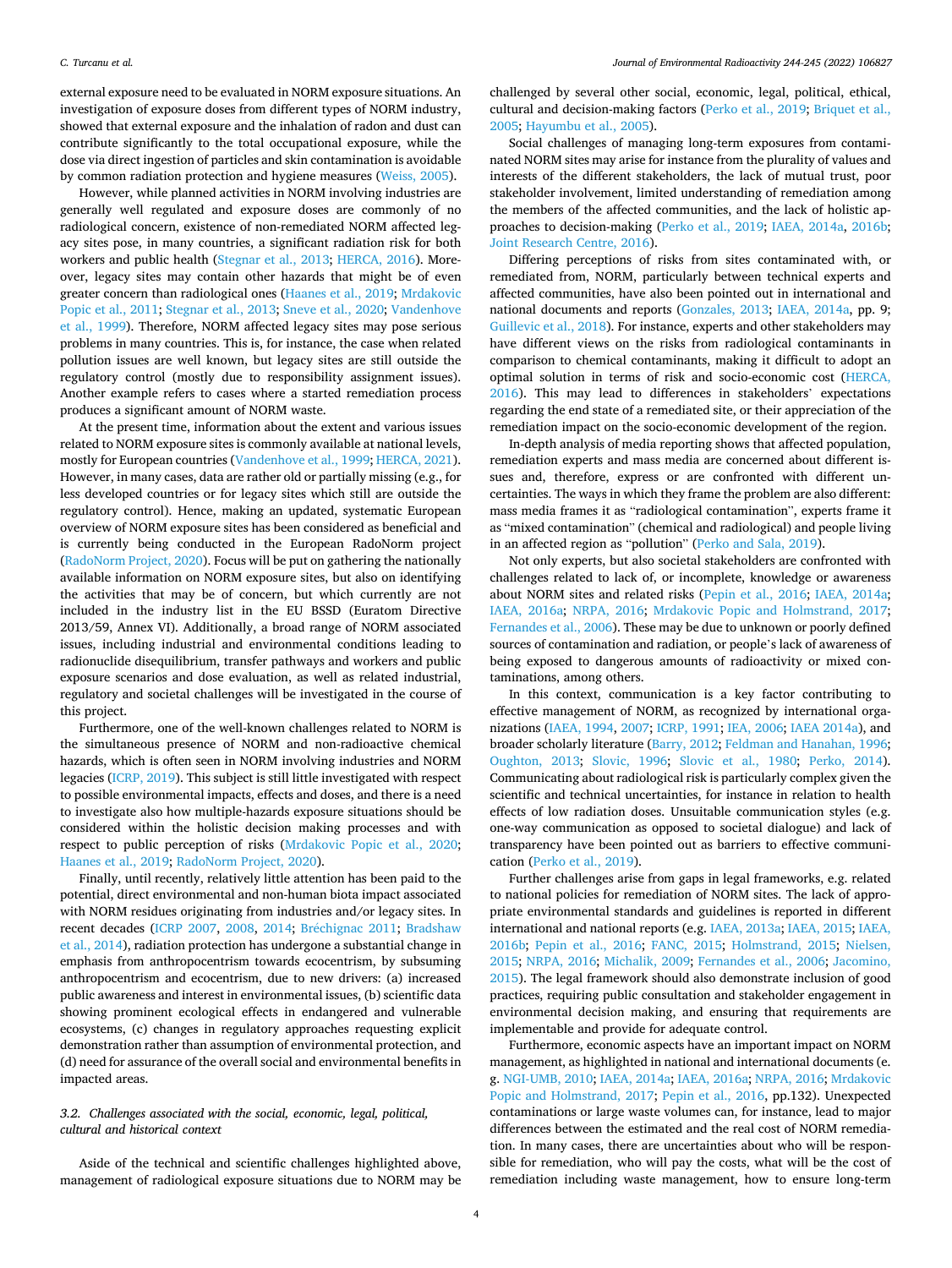#### *C. Turcanu et al.*

stewardship, or whether there has been transparent use of financial resources ([Guillevic et al., 2018](#page-13-0)).

All these aspects may be directly, or indirectly related to societal concerns regarding NORM management, and thus warrant attention from social sciences and humanities researchers. However, as shown in the next section, very few studies are available in scholarly literature addressing these aspects.

### **4. Results from the review of social scientific studies on NORM**

#### *4.1. Methodological aspects*

As a first finding, this study revealed a dearth of social scientific studies on NORM. Only 20 articles were identified that addressed ethical, cultural, political, and/or social dimensions of specific NORM case studies and were supported by empirical data (see Appendix). While our review may have missed some studies (e.g. [Perko et al., 2019](#page-14-0)), given the complexity of indexing social studies on NORM, it nevertheless shows that existing peer-reviewed research on this topic is very limited.

Furthermore, one in four studies was published more than 20 years ago, and may thus not account for social, cultural, regulatory and other changes that may have occurred in the past decades. Moreover, some papers refer to the same set of empirical data, leaving the number of distinguishable studies even lower than the total number of papers.

The majority of studies (16 out of 20) were conducted in the United States and only four in other countries in the world (UK, Australia, Germany Romania). No social studies on NORM have been found in other geographical areas using our database search query. The particular situations addressed included:

- uranium mining  $&$  milling (N = 4) e.g. media reporting of incidents, workers' information and exposure, exposures due to waste;
- legacy sites from nuclear weapons production  $(N = 2)$ , e.g. citizens' actual and desired level of involvement, preference toward remediation options;
- coal ash storage site ( $N = 3$ ), e.g. parents' perception of risks;
- oil and gas exploration ( $N = 4$ ), e.g. policy analysis of societal aspects of hydraulic fracturing or workers' perceptions of radiological risks on off-shore oil and gas platforms;
- other industries ( $N = 4$ ), e.g. how people link health problems with environmental contaminants from sand-mining legacies; or communication related to a legacy site from the chemical industry;
- drinking water  $(N = 3)$ , e.g. testing for radon, experts' or citizens' preferences towards policy options.

In some articles (e.g. [Zierold et al., 2015a, 2015b\)](#page-15-0), radioactivity did not emerge spontaneously from the analysis, while in others (e.g. [Flin](#page-13-0)  [et al., 1996;](#page-13-0) [Torres et al., 2017a,](#page-15-0) [b](#page-15-0)) risk perception or other variables related to radiological risks were part of the study setup.

Data collection and analysis methods included quantitative (e.g. surveys with residents or experts), qualitative (e.g. focus groups, historical analysis, interviews) and mixed methods approaches (e.g. focus groups combined with surveys). In one study ([Petrescu et al., 2019](#page-14-0)) the analysis reported was largely quantitative despite the *a priori* known small sample volume ( $N = 15$ ); aside of methodological concerns, this also indicates a missed opportunity to achieve the depth insight that a qualitative analysis would have offered.

Main target populations addressed in the studies were residents, parents, workers and experts, living in areas affected by, or working with NORM. In relation to what is considered as the "affected area", [Whittaker \(1998\)](#page-15-0) offers a holistic perspective in that the study area is defined not only geographically, but also as a social space. This leaves it up to the community, rather than experts, to define what is affected and in which ways.

Samples used in quantitative studies were in general not representative for the target population. For instance, in the study of [Malecki](#page-14-0)  [et al. \(2017\),](#page-14-0) researchers recognized the under-representation of certain socio-demographic categories and vulnerable groups. Only one quantitative study [\(Flin et al., 1996\)](#page-13-0) reported a representative sample with respect to the socio-demographics of the studied population, and another study ([Mancl et al., 1994](#page-14-0)) used weighting to correct for the biases. Furthermore, the sample used by [Torres et al. \(2017a\)](#page-15-0) in the study on hydraulic fracking combined members of the general public, oil field operators, produced water hauling truck operators and experts, and reported several analysis results from all these groups together.

Concerning recruitment of respondents for quantitative analyses, only one study used a random sampling method [\(Mancl et al., 1994\)](#page-14-0) and another used random stratified sampling [\(Feldman and Hanahan, 1996](#page-13-0)). Other quantitative or mixed quantitative-qualitative methods studies used purposive sample, with selection of participants depending on the research interest of the researcher, or convenience samples, with participants selected based on their willingness to participate or convenient presence.

In qualitative studies, the recruitment of respondents (if applicable) resulted from purposive sampling (e.g. [Whittaker, 1998\)](#page-15-0) or convenience sampling (e.g. [Zierold et al., 2015a, 2015b\)](#page-15-0). In some cases, the sampling strategy was not reported (e.g. König et al.,  $2014$ ).

Some quantitative studies used scales validated in the literature and used in previous studies (e.g. [Flin et al., 1996;](#page-13-0) [Malecki et al., 2017\)](#page-14-0) while others did not make references to the literature or did not provide full explanations of how the concepts were measured. Weaknesses in the formulation of items were noted in some studies, e.g. using only one item to measure a latent variable; or a knowledge questionnaire with "yes" being the correct answer for all items [\(Mancl et al., 1994\)](#page-14-0). Some other methodological issues related to the study design that should be improved in future research are the absence of control groups in experimental setups ([Arvai and Gregory, 2003\)](#page-13-0) or possible desirability bias. For instance, [Malecki et al. \(2017\)](#page-14-0) investigated self-reported actions, as opposed to real actions, which might have triggered respondents to provide an answer they saw as socially desirable.

Only one study ([Flin et al., 1996](#page-13-0)) reported about the reliability of the measurements used. Furthermore, a number of studies ([Flin et al., 1996](#page-13-0); [Arvai and Gregory, 2003](#page-13-0)) conducted pre-testing, e.g. a pilot study of a survey, or held discussions or interviews to assess the clarity and completeness of survey questions or communication materials used in experiments. A good example is also [De Lemos et al. \(2009\)](#page-13-0) where a survey was developed with Navajo community member participation, field-tested by bilingual Navajo community environmental health workers, and approved through Navajo Nation and University Institutional review boards.

Three studies specifically mention that informed consent has been received from participants ([Zierold et al., 2015a, 2015b](#page-15-0); [Zierold et al.,](#page-15-0)  [2016\)](#page-15-0) and a larger number of studies reported having received approval from institutional advisory boards or ethics committees. One study paid specific attention to ethical considerations in recruiting participants: in order to preserve privacy breaches, König [et al. \(2014\)](#page-14-0) used gateway processes to recruit participants for interviews among residents.

Direct financial incentives were offered e.g. in [Arvai and Gregory](#page-13-0)  [\(2003\)](#page-13-0) to volunteers in the study or in [Malecki et al. \(2017\)](#page-14-0) to all contacted households, whereas while [Flin et al. \(1996\)](#page-13-0) chose to offer incentives in the form of a charity donation.

#### *4.2. Insights from NORM studies*

#### *4.2.1. Knowledge and awareness about NORM exposures*

Several studies highlight the low awareness of the presence of radiation from natural sources among the general public (e.g. [Torres et al.,](#page-15-0)  [2017a;](#page-15-0) [Mancl et al., 1994\)](#page-14-0). In the study of [Mancl et al. \(1994\)](#page-14-0) only 13% of their respondents (random sample of residents of Ohio) knew that bricks used for the construction of houses can be a source of natural radioactivity. This low awareness was present across all education levels, albeit higher education was associated with higher awareness. In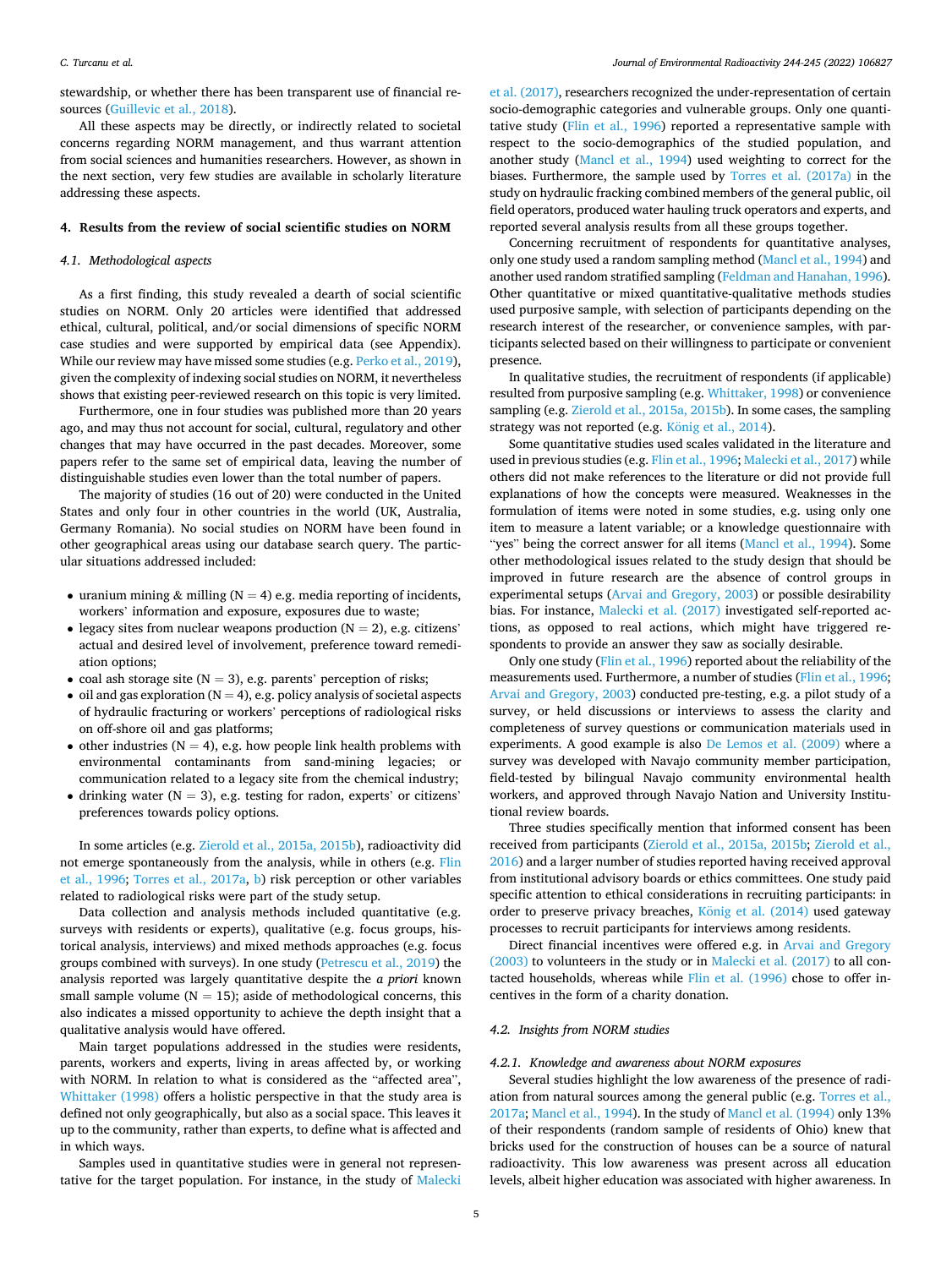the same study, 29% indicated coal ash as a source of radiation and, as an exception compared to all other radiation sources investigated, correct answers were more frequent among those with lower education levels.

Some studies point towards lack of timely information and low awareness about long term health risks associated to NORM industries, especially among vulnerable groups (e.g. [Brugge and Goble, 2002](#page-13-0)). [Brugge and Goble \(2002\)](#page-13-0) show in their historical study a lack of awareness among native American miners and their families of the long-term health hazards associated with uranium mining.

In the case of the historical pollution reported by König [et al. \(2014\)](#page-14-0), residents were confronted with the unexpected -for them-discovery of old radioactive contaminants in the soil due to a former chemical plant. Despite all respondents having university degrees, they expressed difficulties to understand "the scientific risk assessment, the different dose concepts, diverse data collections, and various thresholds or standard values, and needed time to create their own understanding of risk (pp. 583). Later on, however, they became virtual 'radiation experts' by autodidactic learning.

In a different context, [Torres, Yadav and Khan \(2017a\)](#page-15-0) similarly encountered low levels of knowledge regarding the contents of wastewaters from hydraulic fracturing in oil and gas industry, how these waters are managed, and who to contact in case of a potential spill, even among those who know someone working in the oil industry.

[Zierold and Sears \(2015a\)](#page-15-0) bring further evidence that awareness is low also among healthcare providers; in their study, more than half of patients living near a coal ash site were never asked whether they lived near an environmental hazard.

Furthermore, as the case of Whittaker (1998, pp.323) shows, distrust in the polluting industry and in authorities, contradicting theories and uncertainties may lead to "conflict and competition for legitimacy between lay ways of knowing and professional forms of knowledge".

#### *4.2.2. Perception and acceptability of risk*

Environmental hazards may raise concerns among communities with NORM legacy sites, whether directly linked to radioactivity, or to other types of pollution that can be more readily observed through human senses ([Zierold and Sears, 2015b;](#page-15-0) [Feldman and Hanahan, 1996\)](#page-13-0) and be perceived as a direct threat to their own health and that of their children.

The study by [Torres et al. \(2017a\)](#page-15-0) on NORM and water produced in the context of hydraulic fracturing found, for instance, that a majority (59%) of their respondents, originating from a convenience sample including also 8% experts, had a moderately to very negative image of fracking wastewater. Natural radioactive material was associated with affective imagery including "dangerous" (about one in five respondents) and health hazard (about one in 10 respondents), but with "natural and/or safe" as the second most frequent category (also about one in 10 respondents). The authors explain this latter finding by reference to the lower risk perceptions people have when it comes to natural versus man-made situations, which has been found also in other studies [\(Perko,](#page-14-0)  [2014\)](#page-14-0). The same study of Torres and colleagues also found that negative images and thoughts associated with produced water, lower familiarity with produced water handling and content, and lower knowing how to proceed in case of a spill of produced water were associated to higher risk perception, measured as the level of concern about health risks in three scenarios.

Radiological risks from NORM may be associated with high-risk perception also among those professionally exposed. [Flin et al. \(1996\)](#page-13-0)  measured different work-related risks on offshore oil and gas platforms on the UK Continental Shelf among workers on 6 different platforms. Among others, they investigated the extent to which respondents felt safe when working with radioactive substances, as an item among a number of other risks. Their results revealed that less than half of the respondents (46%) felt safe when working with radioactive substances.

Contrary to evidence from other studies on radiological risks (e.g. [Perko, 2014\)](#page-14-0), in [Torres et al. \(2017a\)](#page-15-0) previous experience (working or having worked in the oil field) and being an expert were not associated to higher or lower risk perception. A second study by the same authors (2017b) points out discrepancies between technical experts' risk assessments and other stakeholders' risk perceptions, including members of the public ([Torres et al., 2017b](#page-15-0)).

König [et al. \(2014\)](#page-14-0) identified four aspects relevant to risk perception: residents' own health, their children's health, the cost of remediation and injustice. They describe how residents had difficulties to reconcile the fact that they lived in the area for many years without knowing anything about radioactive pollution in their environment with the fact that local authorities discovered residues of uranium, thorium and their decay products in the soil more than 100 years after the demolition of the chemical plant generating the legacy site. The fact that residents were responsible to cover partly the remediation costs amplified their concerns about health risks.

[Pidgeon and Fischhoff \(2011\)](#page-14-0), [Renn \(2017\)](#page-14-0) and others pointed out that how people evaluate risks depends on values attributed to the outcomes at stake, and that includes not only health consequences, but also consideration of who is most exposed, who bears the costs, who bears the risks, and what the impact is on community culture and way of living. [Whittaker \(1998\)](#page-15-0) illustrates that residents' concerns surrounding legacy sites go indeed beyond the physical state of health of people and their environment: they are connected to concerns about preserving community values and the social space it occupies.

[Feldman and Hanahan \(1996\)](#page-13-0) suggested however that concerns about personal health and wellbeing were ranked as more important for NORM remediation decision making than community image or property values.

#### *4.2.3. Health perceptions and behaviors*

NORM sites are generally characterized by a mix of radioactive and chemical pollution. While concerns about radioactivity are not always spontaneously surfacing, several studies describe a feeling of helplessness that people living near legacy sites may be confronted with. The studies of Zierold and Sears (2015a, b, pp. 381) and [Zierold et al. \(2016\)](#page-15-0)  among residents living in the neighborhood of coal ash storage sites revealed residents' concerns regarding the protection of their and their children's state of health, and their feeling of being *"trapped by pollution*". Participants in the latter study also expressed their belief that everyone living in the neighborhood was exposed and that most community members were concerned about the issue.

Studies where residents were aware about the radioactivity highlighted similar concerns for their own health, as well as their children's health, as well as uncertainties about the potential correlations between theirs or their neighbors' illness history and the radioactive pollution (e. g. König [et al., 2014;](#page-14-0) [Whittaker, 1998\)](#page-15-0).

The study of [Whittaker \(1998\)](#page-15-0) shows differences in health perceptions among residents of a community having been faced with two legacy sites, one of which due to sand-mining activities, depending on the duration of residence. Contrary to newer residents, longer term residents spontaneously identified sand-mining activities as a possible cause of cancer, expressing concerns that the radioactive thorium from tailings had contaminated the water table in private water bores used as primary water source or for gardening.

Some studies suggest a link between the level of concern about environmental pollution and health behaviors. Residents who were concerned "a lot" about coal ash (not linked to radioactivity) were more likely to describe their health condition as "poor" and more likely to apply protective behaviors [\(Zierold et al., 2016\)](#page-15-0).

[Malecki et al. \(2017\)](#page-14-0) investigated different aspects related to monitoring of private well water. Their study showed that the majority of owners who use well water for daily drinking, cooking and bathing do not test the water regularly, and that among those who had tested their wells only 7% tested for radon. This was the least frequent test with the exception of gasoline; for comparison, 54% tested for bacteria and 48% for nitrates. Living in a particular geographic region and income were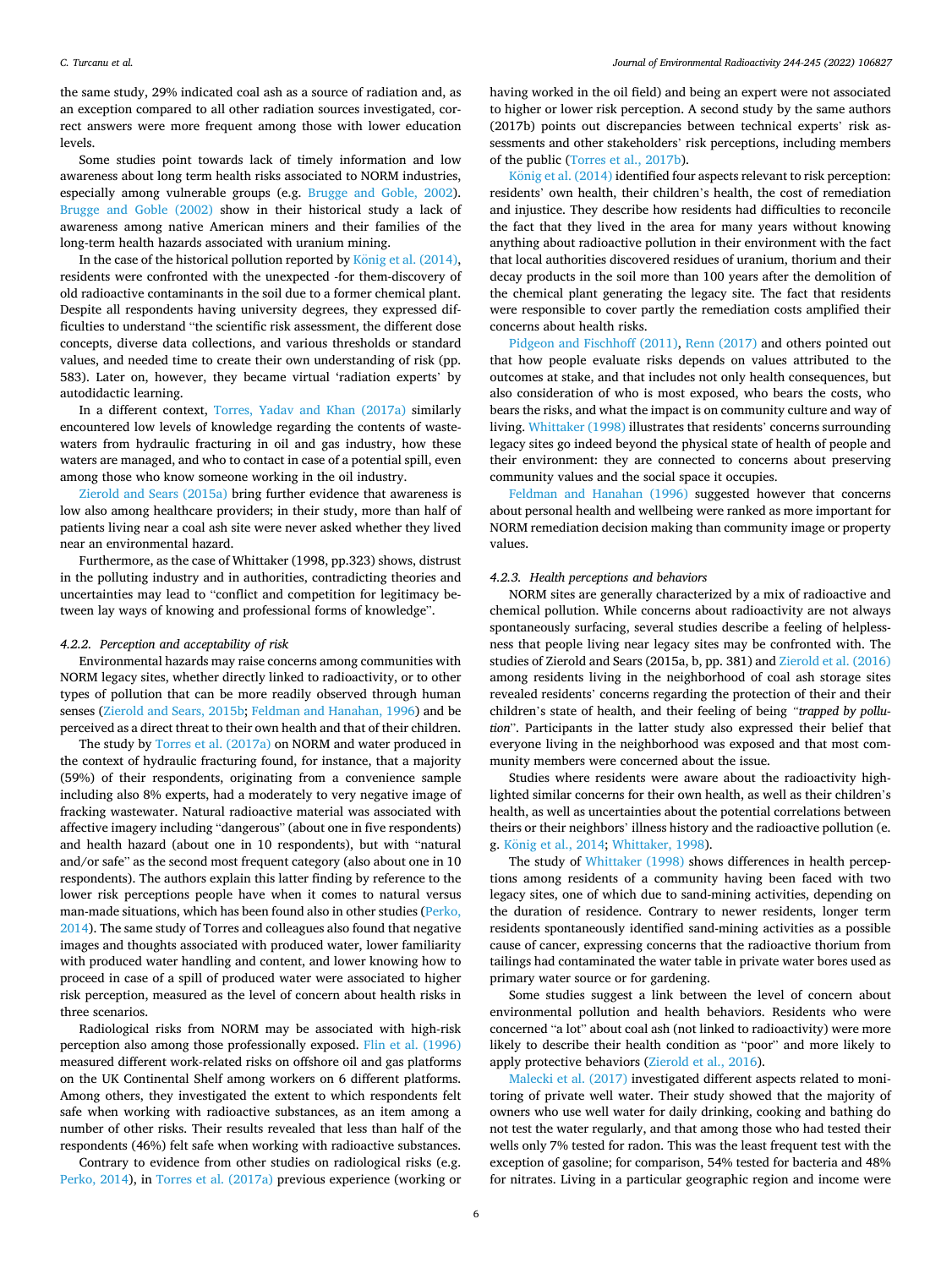found in the study to be the most significant predictors of testing and treatment. Main barriers for testing well water were related to lack of knowledge about water testing, low risk perception, convenience and social norms, while main motivators for testing were concerns about water safety and real estate transactions.

#### *4.2.4. Trust in, and perceived competence of, risk management actors*

Trust in risk governance actors is a key issue, since "*if trust is lacking no form or process of communication will be satisfactory*" [\(Slovic, 1999](#page-14-0), pp. 88). Several studies point towards distrust from residents towards authorities and polluting industries, which may lead to opposition to remediation plans ([Feldman and Hanahan, 1996](#page-13-0)).

As shown by [Whittaker \(1998\),](#page-15-0) residents living near a former sand-mining legacy site remained mistrustful of local government authorities, industries and development even after remediation works, they questioned their interest in the issue and their legitimacy for environmental decision-making. In another NORM field, [Torres et al.](#page-15-0)  [\(2017a\)](#page-15-0) also found a low level of trust in the different organizations involved, directly or indirectly, with management of waste water from hydraulic fracturing.

The study of [Arvai and Gregory \(2003\)](#page-13-0) suggests that allowing for considerations that go broader than technical risk estimates as input to decision making may increase stakeholders' trust in decision-makers and facilitate their involvement.

Some studies bring insights into factors affecting trust in the context of NORM. With regard to one such factors -perceived social justiceKönig [et al. \(2014\)](#page-14-0) describe a case in which residents felt they were treated unfairly as they had to pay for the remediation of a legacy site and they had not been informed about the possibility of a contamination when they bought their properties. This resulted in a lack of confidence in the responsible authorities.

[Perry \(2012\)](#page-14-0) further points out conflicting scientific reports from different agencies as a factor creating mistrust regarding risks from hydraulic fracking.

#### *4.2.5. Stakeholder involvement*

The importance of public involvement in policy decisions on remediation processes and the establishment of two-way communication between citizens and regulators and remediation implementers is pointed out by several studies (e.g. [Feldman and Hanahan, 1996](#page-13-0); [Arvai](#page-13-0)  [and Gregory, 2003](#page-13-0)). Several key stakeholders are highlighted in the studies reviewed, including citizens (different ethical groups, vulnerable populations, different generations), workers professionally exposed to environmental health risks from NORM, parents, school personnel, authorities, community leaders, local environmental groups and other non-governmental actors, health practitioners, risk communication specialists, and others.

[Perry \(2012\)](#page-14-0) reinforces the need for authorities to engage also non-governmental actors and public health practitioners from various disciplines in scoping, planning, analyzing, and managing environmental risks related to NORM. As seen also in other nuclear fields (e.g. radioactive waste management, [Elam and Sundqvist, 2007](#page-13-0)), local stakeholder groups created to address a specific problem become important stakeholders at regional or national levels. [Whittaker \(1998\)](#page-15-0)  shows how a local environmental group, created as a reaction to the failure of the local authorities to close down a waste dump, became gradually recognized and gained greater legitimacy in local and regional government organizations by broadening its scope to include wider range of local issues, and by creating links with regional and national environmental groups.

Stakeholder involvement, or lack thereof, is inherently linked to the distribution of power in society ([Whittaker, 1998;](#page-15-0) [Arvai and Gregory,](#page-13-0)  [2003\)](#page-13-0). When perceived unequitable, this may heighten anxiety and risk perception. The study of [Whittaker \(1998\)](#page-15-0) shows for instance that cancer fears among a community with a sand mining legacy site were linked to feelings about lack of access to power.

Community involvement is thus needed, as it empowers people to regain the feeling of control over their own lives. To this end, [Arvai and](#page-13-0)  [Gregory \(2003\)](#page-13-0) showed how citizens expressed their belief that important public policy decisions that affect them should include input from both 'experts' and 'the public'.

Furthermore, [Hamilton \(2003\)](#page-13-0) argues that productive stakeholder involvement requires an understanding of the different ways people use to learn about and assess the risks, and the technical and/or cultural risk arguments mobilized by different stakeholders.

#### *4.2.6. Risk communication*

Communicating about risks and benefits of environmental remediation options increases trust in risk regulators [\(Arvai and Gregory,](#page-13-0)  [2003\)](#page-13-0). However, communicating about NORM is not straightforward: there are scientific and societal uncertainties, as well as a plurality of values and interests at play. [Perry \(2012\)](#page-14-0) pointed out in relation to hydrofracking the tensions between regulator and industry and their trade organizations, and the conflicting risk related information provided by different governmental actors, which creates public distrust.

König et al.  $(2014)$  identified four main reasons for problems in risk communication and risk management of historical TENORM sites: lack of understanding by authorities of residents' values, the complexity of risk communication in a crisis situation, the regulatory gap between radiation protection and soil protection with regards to TENOR-M/NORM legacies in Germany, and the challenge of communicating a highly complex scientific topic to non-scientists. The authors of the study also pointed out the added value of an external facilitator acting as mediator between scientists and residents, that would take the time to answer residents' questions and acknowledge their concerns.

The study of [De Lemos et al. \(2009\)](#page-13-0) highlights that effective communication of health risks requires situated approaches that consider both the socio-cultural context and the state of the art in risk communication methods. Their study suggests that thematic maps, developed in collaboration with the affected communities, are easy and culturally-adapted forms of presenting health risk information, enabling community members to make their own decisions about daily activities and their exposure to the contaminant. The visual (rather than written) communication of these maps and the iterative way in which stakeholders are involved in its development are highlighted as particularly important.

### *4.2.7. Ethical considerations*

Several studies direct their attention to vulnerable populations. [Brugge et al. \(2007\)](#page-13-0) highlight, for instance, how incidents at uranium mining or milling facilities located in low income, rural, native American communities are not well studied and receive less attention from academia, regulators and policy makers than incidents affecting other communities, with higher socioeconomic status or white victims.

[Brugge and Goble \(2002\)](#page-13-0) direct attention towards particular cultural and socio-economic factors that render specific populations more vulnerable due to lack of access to knowledge about risks associated with uranium mining. Their historical study revealed that the Navajo population did not have equal access to knowledge about radiation and its hazards due to their geographical location, language, and low literacy level.

[Malecki et al. \(2017\)](#page-14-0) further points out in their study on radioactivity in water from private wells that most vulnerable populations include those that not only have potentially highest exposure from radio-contaminants in groundwater, but also those who are less inclined to test and apply mitigation measures: e.g. in their case younger individuals, or those with lower education and income.

Another dimension of vulnerability is time. The study of [Feldman](#page-13-0)  [and Hanahan \(1996\)](#page-13-0) also highlighted concerns about future generations living close to contaminated sites.

Who bears the responsibility for remediation also raises ethical questions, especially in case of historical pollution. The study of König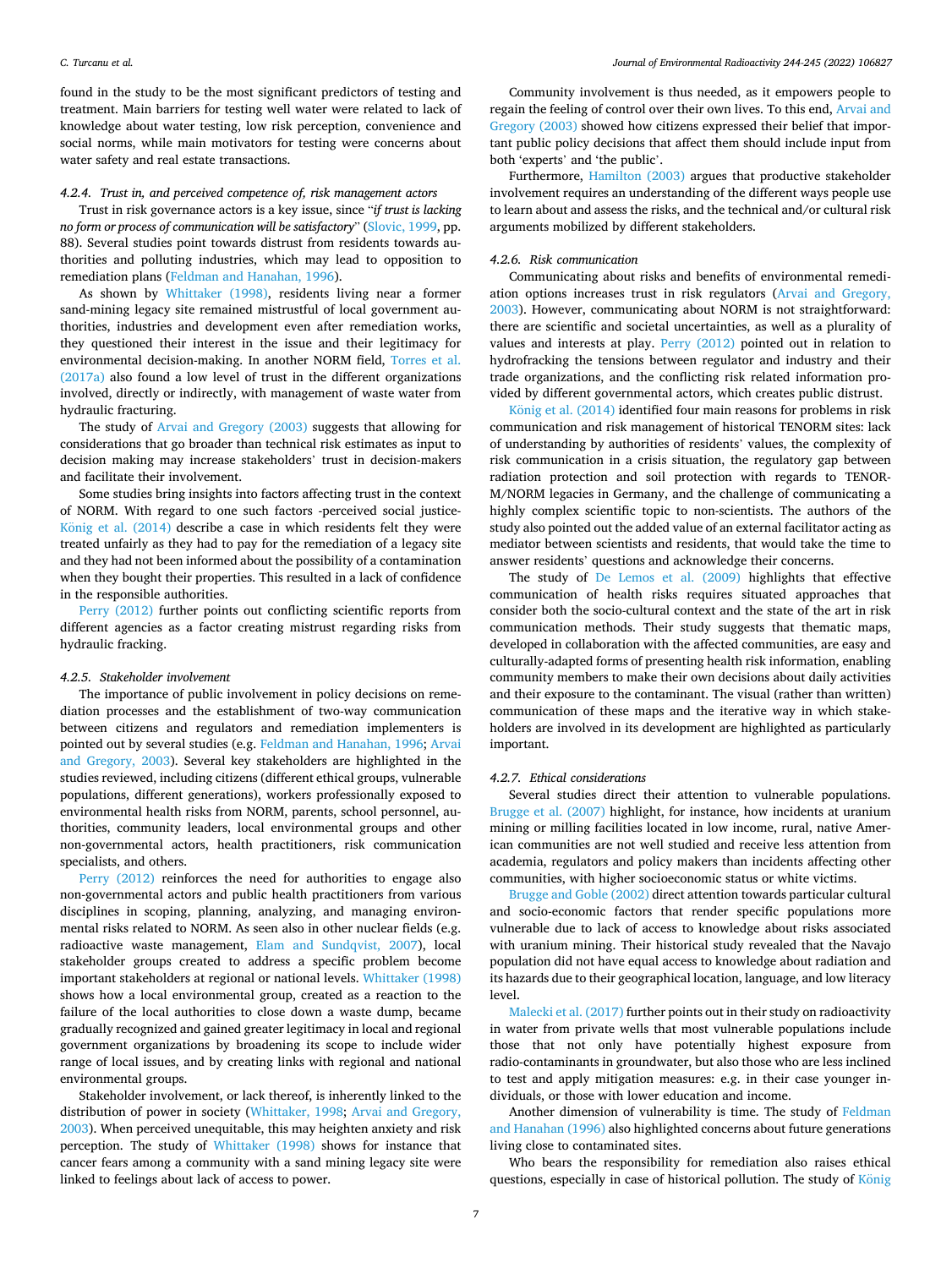<span id="page-7-0"></span>[et al. \(2014\)](#page-14-0) highlighted the perceived injustice resulting from having to pay for the remediation of historical contamination caused by a third party.

Equity was revealed as important also by [Johnson \(2014\)](#page-14-0) in a study relating to management options for radon in water and indoors. This showed that health, costs, and equity were main values pointed out by participants, meaning, for instance, that effectiveness of policies should receive equal attention to fairness.

#### *4.2.8. Risk management and decision-making considerations*

The study of [Feldman and Hanahan \(1996\)](#page-13-0) concerning environmental remediation of a site contaminated from uranium ore processing revealed that respondents were most concerned about those issues which had the highest potential of affecting their individual health and well-being. In terms of remediation strategies, they preferred those seen as most effective in addressing these issues: treatment and excavation with off-site disposal. The least preferred strategies were those involving on-site management of contaminated soils, with the exception of maintaining the site unchanged, subject to institutional controls.

When confronted with a case study of radium in drinking-water in Iowa (US), [Rajagopal and Tobin \(1990\)](#page-14-0) found that a majority of 'expert' respondents perceived corrective action to be desirable but not needed immediately. In terms of which corrective actions to apply, the blending of contaminated supplies with other sources was the most preferred option, especially among those respondents with higher educational levels. In general, in a context of incomplete information, most experts preferred some form of action rather than postponing actions due to uncertainty. In terms of the decision-making process, both local and state governments and experts were deemed major players in managing the problem of radium in drinking water. A lower, but still important, role in the management and decision-making process was assigned to federal agencies, the general public, and civic organizations.

Social studies on risk perception and risk communication show that members of the public use a wider range of considerations compared to experts, when making judgments about specific risks ([Slovic et al., 1982](#page-14-0); Sjöberg, 2000; [Renn, 2017\)](#page-14-0). The decision analysis experiment by Arvai [and Gregory \(2003\)](#page-13-0) provides empirical evidence that information reflecting a wider range of societal values, rather than simply techno-scientific facts, is more helpful for people to make choices about clean-up options in a way that reflects "*what really matters to them*" (pp. 1475). While both a science-based and a values-based approach are reported to have a positive effect on people's self-assessed knowledge, comfort with their choices, and feelings that their choices match their actual concerns, the values-based approach proved better suited to support 'non-expert' stakeholders in making decisions.

With respect to radon in water, an interesting finding of [Johnson](#page-14-0)  [\(2014\)](#page-14-0) was that several participants in their study made a difference between responsibilities for the management of radon in water as compared to radon indoors. Radon in water was seen as an "utility issue", requiring responsible management by authorities, whereas in air it was considered as "an individual issue."

Several of the articles analyzed substantiate the need for social studies informing NORM risk –management policies. As [Feldman and](#page-13-0)  [Hanahan \(1996\)](#page-13-0) point out, remediation strategies and concerns about the site are related. In her study on hydro-fracking, [Perry \(2012\)](#page-14-0) further argues that minimizing or ignoring local or regional societal implications "*may lead to faulty decision making and make it more difficult to accurately identify local hazards and manage risks and uncertainties in the future*" (pp. 353).

[Perry \(2012\)](#page-14-0) and [Torres et al. \(2017a, 2017b\)](#page-15-0) also emphasize the need to engage researchers, non-governmental actors and public health practitioners from various disciplines in scoping, planning, analyzing, and managing environmental risks related to NORM.

#### **5. Discussion**

This systematic review of social scientific literature clearly illustrates that more research is needed on the societal aspects of NORM. This finding converges with priority list identified by the Strategic Research Agenda for Social Sciences and Humanities in the field of ionizing ra-diation [\(SHARE, 2020](#page-14-0)). As König et al. (2014, pp. 575) noted, "*despite several decades of studies on the risk assessment and risk perception of ionizing radiation, risk management of radioactive materials remains a challenging issue*." [Perry \(2012\)](#page-14-0) also pointed to the lack of integration of social, community, and health science information with environmental data, by either the scientific community or the regulatory community.

[Table 3](#page-8-0) summarizes main societal challenges related to NORM, as derived from the present study (sections [3 and 4\)](#page-2-0). This table also provides examples of studies that have investigated or – to a lesser extentaddressed various aspects related to these potentially overlapping and/or mutually shaping challenges. As evident from the review of scientific papers, these challenges are addressed to a limited extent by scholars in social sciences and humanities.

Based on existing studies, our review highlighted a number of aspects connected to risk perceptions, social concerns and preferences towards specific remediation or risk management options. This includes, among others, perceptions of residents' own health, their children's health, cost of remediation, equity and justice, participation and preservation of community values. However, there is a need for methodological improvements and a stronger empirical evidence, covering a broader spectrum of NORM exposure situations and cultural contexts. Better indexing of such studies is also necessary to allow for an easier retrieval in dedicated literature reviews.

In some studies (e.g. [Whittaker, 1998](#page-15-0)), concerns about radioactivity were spontaneously brought forward by residents, while in other cases people's main concerns centered around the types of pollution that are readily discernible by human senses (e.g. [Zierold and Sears, 2015b](#page-15-0); [Zierold et al., 2016\)](#page-15-0). The question is then whether in the latter cases, people were unaware about the mixed pollution, or whether they perceived radiological risk as lower than those they could more easily assess using their senses. Studies from [Flin et al. \(1996\)](#page-13-0) or [Whittaker](#page-15-0)  [\(1998\),](#page-15-0) among others, point more to the direction of the former, rather than the latter hypothesis. Lack of timely information about the presence of radioactivity in the environment due to NORM industries may take a heavy toll on the effective management of risks from NORM and undermine people's trust in authorities, science and the industry ([Hamil](#page-13-0)[ton, 2003](#page-13-0)). Indeed, several authors (e.g. [Perry, 2012](#page-14-0)) argue for more complete disclosure of the risks associated with NORM industries and in relation to NORM sites.

The scientific articles analyzed also point towards topics of particular interest for social scientific studies, among others: incidents at uranium mining or milling facilities located in communities with low socioeconomic status [\(Brugge et al., 2007](#page-13-0)), risk perception and the psychological and social stress in communities with oil and gas industries ([Perry, 2012\)](#page-14-0), or the protection of vulnerable populations who are exposed to NORM -now or in the future, or who are less likely to know about and/or test for radioactivity and apply mitigation measures ([Malecki et al., 2017](#page-14-0)). Although some of the studies suggesting these research needs are more than ten years old, no follow-up studies addressing these have been found, which indicates that these research needs continue to be open issues.

Priority research areas for social science studies on NORM are also highlighted in the Strategic Research Agenda of the SHARE platform (Social Sciences and Humanities in Ionizing Radiation Research, [SHARE,](#page-14-0)  [2020\)](#page-14-0), for instance multidisciplinary and participatory approaches to building radiological protection culture; the influence of framing on risk perception and (self)protective behaviors; communication of uncertainties; or holistic approaches to decision-making for NORM sites.

Further social studies should address these topics, as they can identify and help address societal concerns, inform policy makers,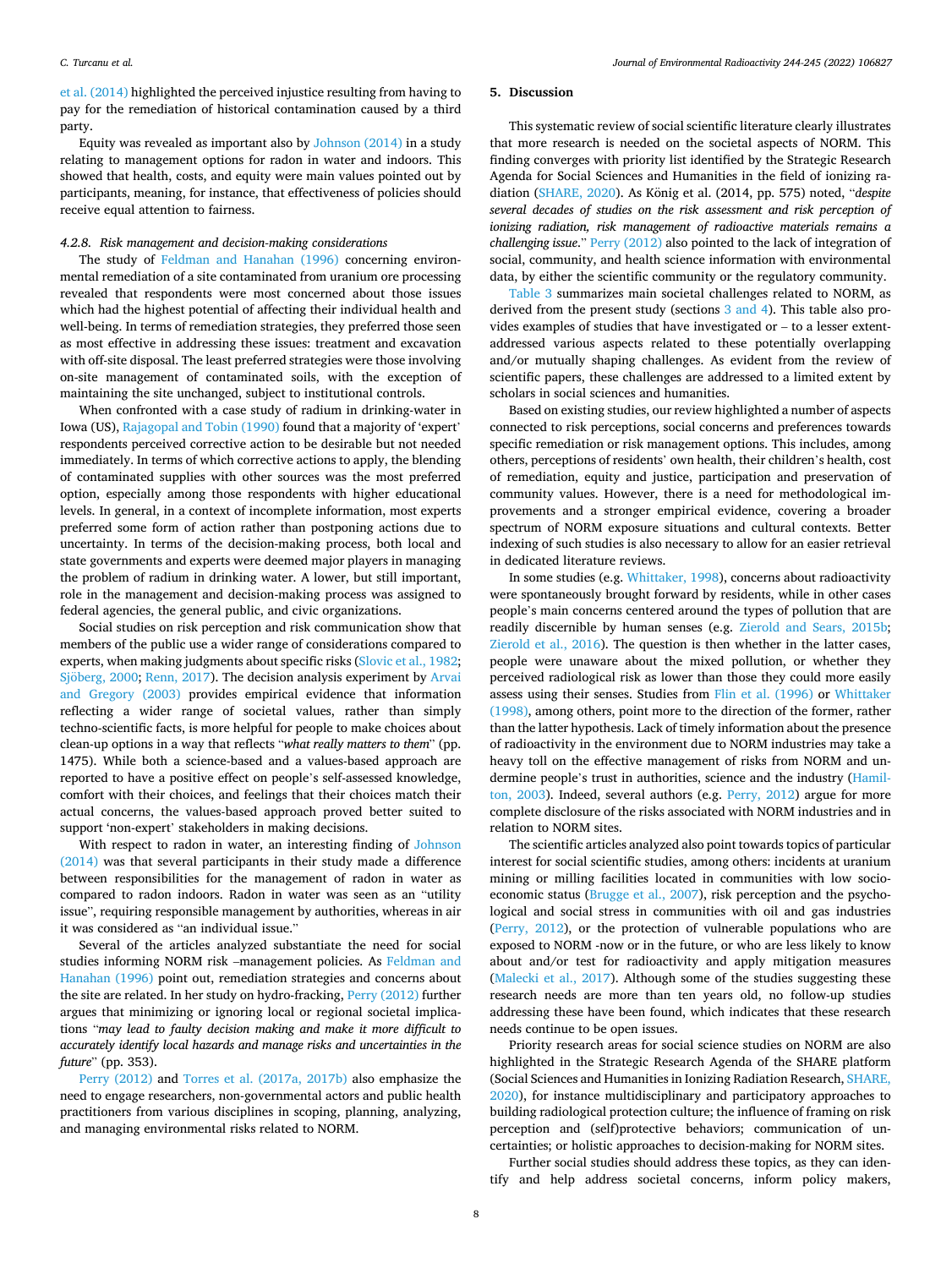### <span id="page-8-0"></span>**Table 3**

Social, economic, political, legal and cultural-historical challenges for NORM

*Journal of Environmental Radioactivity 244-245 (2022) 106827*

|  | Table 3 (continued) |
|--|---------------------|
|--|---------------------|

| management.                                      | social, economic, political, legal and cultural-historical challenges for NORM                                                                                                                                                                                                                                                                                                                                                                 |                                              | Type of issue     | Challenges for NORM<br>management                                                                                                                                                                                                                                                                                                                                                                                                | Studies researching or<br>addressing the<br>challenges (cf. no. in<br>Appendix) |
|--------------------------------------------------|------------------------------------------------------------------------------------------------------------------------------------------------------------------------------------------------------------------------------------------------------------------------------------------------------------------------------------------------------------------------------------------------------------------------------------------------|----------------------------------------------|-------------------|----------------------------------------------------------------------------------------------------------------------------------------------------------------------------------------------------------------------------------------------------------------------------------------------------------------------------------------------------------------------------------------------------------------------------------|---------------------------------------------------------------------------------|
| Type of issue                                    | Challenges for NORM<br>management                                                                                                                                                                                                                                                                                                                                                                                                              | Studies researching or<br>addressing the     |                   |                                                                                                                                                                                                                                                                                                                                                                                                                                  |                                                                                 |
|                                                  |                                                                                                                                                                                                                                                                                                                                                                                                                                                | challenges (cf. no. in<br>Appendix)          | Communication     | • Unsuitable objectives of<br>communication plans about                                                                                                                                                                                                                                                                                                                                                                          | 1, 2, 3, 6, 11, 13, 20                                                          |
| Impact of<br>contamination/<br>remediation       | • Uncertainties about the links<br>between illness history and<br>the radioactive pollution<br>• Remediation impact on the<br>socio-economic development<br>of region<br>Health impact of NORM and<br>influencing factors (e.g.<br>cultural, behavioral or social)<br>● Health impact of remediation<br>works<br>• Long-term effectiveness of<br>remedial actions<br>• Preservation of community<br>values and the social space it<br>occupies | 1, 3, 9, 10, 16, 18                          |                   | remediation programs e.g. to<br>educate instead of engage<br>Lack of transparency or<br>uncertainty about<br>transparency of<br>communication<br>Scientific uncertainties<br>related to low doses and lack<br>of communication about<br>knowledge limitations<br>Unsuitable style of<br>communication e.g.<br>numerical communication<br>instead of risk comparisons<br>Understanding of constraints<br>Uncertainty about the    |                                                                                 |
| Knowledge and<br>awareness                       | • Limited technical knowledge<br>of general population and<br>other stakeholders and low<br>understanding of NORM<br>remediation issues and<br>processes<br>• Limited knowledge on the<br>sources of contamination and<br>radiation<br>• Unknown exposure to<br>dangerous amounts of<br>radioactivity<br>• Exposure to mixed<br>contaminations<br>Conflicting scientific reports<br>Lack of timely information                                 | 1, 2, 7, 8, 9, 12, 14, 18                    |                   | correctness of information<br>Uncertainties about the<br>effectiveness of<br>communication<br>$\bullet$ Lack of understanding by<br>authorities of residents'<br>values<br>Regulatory gap between<br>radiation protection and soil<br>protection with regards to<br><b>NORM</b><br>Communicating a highly<br>complex scientific topic to<br>non-scientists<br>Potentially insufficient media<br>attention in specific situations |                                                                                 |
| Trust between<br>societal actors                 | Lack of trust between the<br>stakeholders involved in the<br>NORM management process                                                                                                                                                                                                                                                                                                                                                           | 3, 10                                        |                   | • Lack of communication<br>practices that reflect<br>differences between technical                                                                                                                                                                                                                                                                                                                                               |                                                                                 |
| Risk perception and<br>acceptability or<br>risks | $\bullet$ Different risk perceptions on<br>NORM contaminated or<br>remediated sites, especially<br>between experts and residents<br>• The meaning of end state of a<br>remediated site<br>$\bullet$ The justification of using<br>specific models for<br>radiological assessments.<br>$\bullet$ Different problem framing/                                                                                                                     | 4, 6, 7, 8, 9, 11, 14, 15,<br>17, 18, 19, 20 | Political factors | and cultural understandings<br>of risk<br>Lack of support by<br>governmental authorities to<br>implement remediation<br>programmes<br>Limited national interest for<br>underprivileged areas, e.g.<br>populated by indigenous<br>people                                                                                                                                                                                          | 1, 2, 10                                                                        |
|                                                  | vocabulary and<br>understanding of radiological<br>risks<br>• Potentially high risk<br>perception of risks from the<br>radioactive pollution                                                                                                                                                                                                                                                                                                   |                                              | Policy and legal  | • Verifying fulfilment of<br>international obligations as<br>established in treaties or<br>conventions<br>Lack of a legal and regulatory<br>framework                                                                                                                                                                                                                                                                            | 11, 16, 19                                                                      |
| Plurality of values<br>and interests             | • Differences in demands and<br>concerns between<br>stakeholders<br>• Opposition to the remediation<br>programme from individuals<br>or groups<br>• Opposition to waste disposal<br>on-site                                                                                                                                                                                                                                                    | 3, 10                                        |                   | Regulatory authority is not<br>independent or is ineffective<br>• Lack or incompleteness of<br>environmental remediation<br>regulations and standards or<br>guidelines.<br>• Assignment of responsibility<br>for remediation                                                                                                                                                                                                     |                                                                                 |
| Historical and<br>cultural context               | • Negative experience with<br>remediation programmes, or<br>lack thereof<br>• Negative experience with<br>stakeholder involvement<br>• Remediation of cultural<br>heritage sites<br>$\bullet$ Less attention (e.g. from<br>media or politicians) to rural,<br>low income areas                                                                                                                                                                 | 1, 2, 3, 4                                   |                   | Changes in administrative<br>procedures and legal<br>framework related to<br>remediation<br>Lack of social studies and lack<br>of integration of multiple<br>disciplines and sources of<br>knowledge by scientists and<br>regulators<br>Regulatory and institutional<br>barriers that make                                                                                                                                       | (continued on next page)                                                        |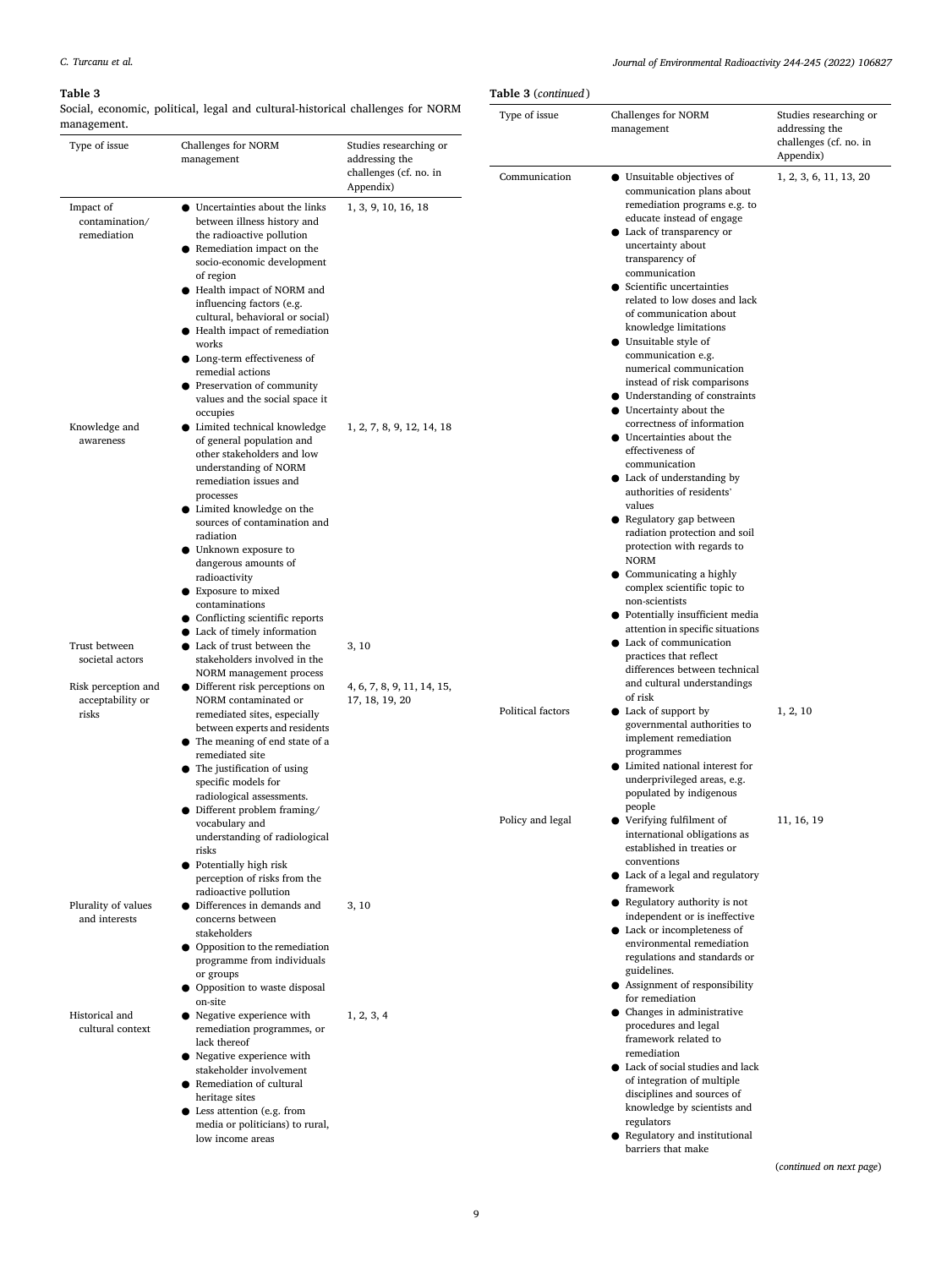Type of issue

Stakeholder involvement

#### **Table 3** (*continued* )

Studies researching or addressing the challenges (cf. no. in

| Challenges for NORM<br>management                                                                                                                                                                                                                                                                                                                                                                                                                                    | Studies researching or<br>addressing the<br>challenges (cf. no. in<br>Appendix) | Chall<br>Type of issue<br>mana                                                                                                                        |
|----------------------------------------------------------------------------------------------------------------------------------------------------------------------------------------------------------------------------------------------------------------------------------------------------------------------------------------------------------------------------------------------------------------------------------------------------------------------|---------------------------------------------------------------------------------|-------------------------------------------------------------------------------------------------------------------------------------------------------|
| incorporation of societal costs<br>difficult<br>Absence of, or ineffective,<br>national policy and legal<br>framework for stakeholder<br>engagement<br><b>•</b> Groups and individuals<br>opposing stakeholder<br>involvement in remediation<br>programmes<br>• Complex procedures for<br>involvement<br>$\bullet$ Changing positions within<br>one stakeholder group<br>$\bullet$ Limited capacity to express<br>opinions in public<br>• Lack of funding sources to | 3, 5, 19                                                                        | $\bullet$ Co<br>V <sub>C</sub><br>d<br>ar<br>$\bullet$ Lo<br>Cl<br>bι<br>dε<br>Ethical<br>Ε<br>B <sub>i</sub><br>in<br>W<br>bε<br>nı<br>Id<br>of<br>U |
| undertake involvement<br>• Limited access to information<br>and communication<br>• Information overload<br>• Too little use of independent<br>facilitation                                                                                                                                                                                                                                                                                                           |                                                                                 | Vl.<br>st<br>researchers and implement<br>management.                                                                                                 |
| A lack of motivation to<br>participate in the process<br>$\bullet$ Unrealistic expectations<br>$\bullet$ Absence of continuity in<br>stakeholder involvement and<br>communication<br>• Lack of balance between<br>transparency and security                                                                                                                                                                                                                          |                                                                                 | 6. Limitations<br>Our literature review s<br>in the English language. I<br>national or regional journ                                                 |
| • Perceived unequal<br>distribution of power, feeling<br>of being trapped in pollution<br>• Inclusion of local population<br>in communication tools'<br>development<br>Little recognition of the links                                                                                                                                                                                                                                                               | 13                                                                              | 7. Conclusions<br>NORM management is<br>from a variety of disciplir<br>Existing social scient                                                         |

lenges for NORM agement

|         |                                                                                                                                                                                                                                                                                                                                                                                                                                                                         | Appendix) |
|---------|-------------------------------------------------------------------------------------------------------------------------------------------------------------------------------------------------------------------------------------------------------------------------------------------------------------------------------------------------------------------------------------------------------------------------------------------------------------------------|-----------|
| Ethical | Costs related to type and<br>volume of waste to be<br>deposited on site or removed<br>and deposited externally<br>• Long-term stewardship<br>Challenges related to limited<br>budget to cover stakeholders'<br>demands;<br>Equity and social justice<br>Balancing the principle of<br>individual dose limitation<br>with the principle of positive<br>benefits for the greatest<br>number of people in society<br>Identification and protection<br>of vulnerable groups | 1, 2, 4   |
|         | Under-representation of<br>vulnerable groups in social<br>studies                                                                                                                                                                                                                                                                                                                                                                                                       |           |
|         |                                                                                                                                                                                                                                                                                                                                                                                                                                                                         |           |

enters, and contribute to enhanced NORM

study selected only scientific papers published It therefore did not account for any studies in nals published in another language.

a complex issue that requires scientific input hes, not least social sciences and humanities.

Existing social scientific studies suggest that factors potentially related to risk perceptions, social concerns and preferences towards remediation or risk management options include – among others, residents' perceptions of their own health, their children's health, the cost of remediation, equity and justice, community participation in decision making, and the preservation of community values. However, there are only few social science studies in the literature addressing NORM management and they provide limited coverage of planned and existing NORM exposure sites and of geographical areas.

Our review showed that there is a need for further social science research in order to strengthen and broaden the empirical evidence and to follow up older studies such as to account for social, cultural, regulatory and other changes. Future work should also be devoted to designing methodologies to identify and address social considerations of NORM, conducting situated social studies focusing on particular NORM situations as well as longitudinal studies.

#### **Declaration of competing interest**

The authors declare that they have no known competing financial interests or personal relationships that could have appeared to influence the work reported in this paper.

### **Acknowledgments**

This work was supported by the European *RadoNorm* project. This project has received funding from the Euratom research and training programme 2019–2020 under grant agreement No 900009. The authors are also thankful to Yevgeniya Tomkiv for support with coding the systematic review articles.

Evaluation and decision processes

Economic ● Real costs of NORM

11, 19

management (e.g. unexpected contamination found, large waste volumes) ● Who will bear the costs of

between environmental, economic, and social concerns of the stakeholders ● Lack of sufficient empirical evidence for social determinants relevant to NORM management ● Justifying the content of the decision framework in term of risk and cost–benefit analysis ● Demonstrating that the framework reflects good practice, enables stakeholder engagement in environmental decision making, and that requirements are implementable and provide for adequate control

- remediation Shared ownership of pollution (e.g. chemical or radiological)
- Polluter doesn't exist
- anymore Availability of funds
- Transparent use of financial resources
- Costs related to extent to which remediation should be done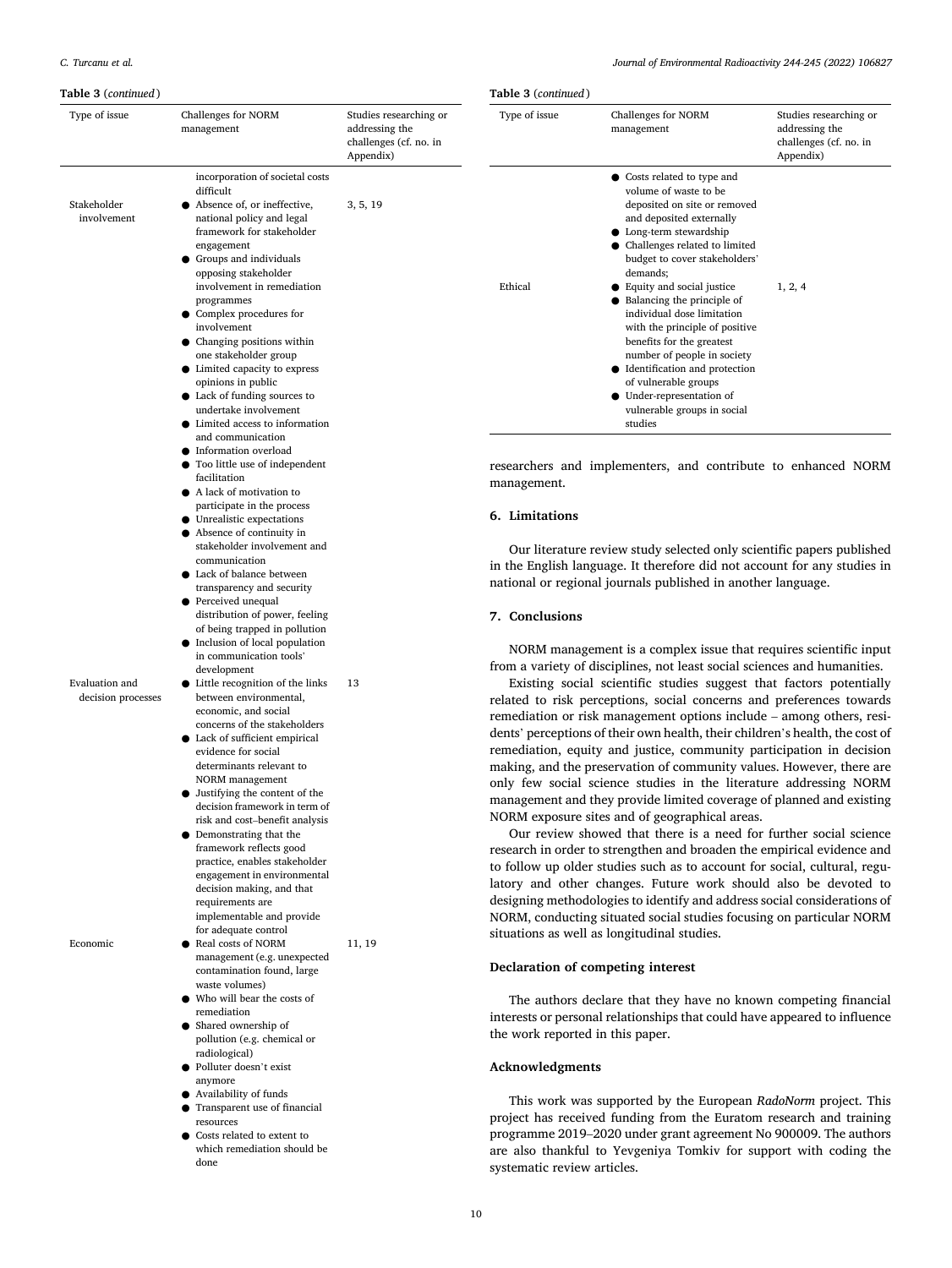| No           | Reference                             | NORM situation addressed                                                                                                                                                                                                           | Study objective                                                                                                                                                                                                                                                                                                                                   | Method and target population                                                                                                                                                                                                                                                                                                                      | Country    | Variables/dimensions in focus                                                                                                                                                                                                                                                                                                                                                                                                                                                                                                                                                                                                                                  |
|--------------|---------------------------------------|------------------------------------------------------------------------------------------------------------------------------------------------------------------------------------------------------------------------------------|---------------------------------------------------------------------------------------------------------------------------------------------------------------------------------------------------------------------------------------------------------------------------------------------------------------------------------------------------|---------------------------------------------------------------------------------------------------------------------------------------------------------------------------------------------------------------------------------------------------------------------------------------------------------------------------------------------------|------------|----------------------------------------------------------------------------------------------------------------------------------------------------------------------------------------------------------------------------------------------------------------------------------------------------------------------------------------------------------------------------------------------------------------------------------------------------------------------------------------------------------------------------------------------------------------------------------------------------------------------------------------------------------------|
| $\mathbf{1}$ | Brugge et al.<br>(2007)               | Accidents at uranium mining<br>and milling facilities                                                                                                                                                                              | Raise awareness on the<br>environmental and health<br>impact of uranium mining.<br>Explain the lack of attention to<br>incidents at uranium mining and<br>milling facilities occurring in<br>low-income and rural native<br>American communities.                                                                                                 | Qualitative: narrative<br>description based on document<br>analysis and experiential<br>knowledge.<br>Population: low-income and<br>rural native American<br>communities                                                                                                                                                                          | <b>USA</b> | Radiation exposure<br>Health impacts<br>Media and regulators' attention<br>to incidents occurring in the<br>first few stages of the nuclear<br>cycle                                                                                                                                                                                                                                                                                                                                                                                                                                                                                                           |
| 2            | <b>Brugge and</b><br>Goble<br>(2002). | Exposure to radon of workers<br>in uranium mining                                                                                                                                                                                  | History of the development of<br>uranium mining in the US from<br>the lens of the experience of<br>Navajo People                                                                                                                                                                                                                                  | Qualitative: historical research<br>Population: native American<br>communities                                                                                                                                                                                                                                                                    | <b>USA</b> | Recognition of radon as a public<br>health problem<br>Implementation of protective<br>measures<br>Communication about radon<br>with miners<br><b>Health regulations</b><br>Social actions from Navajo<br>community members                                                                                                                                                                                                                                                                                                                                                                                                                                     |
| 3            | De Lemos<br>et al. (2009)             | Exposures due to wastes from<br>uranium mining                                                                                                                                                                                     | Utilize both environmental and<br>water use data to define land and<br>water resources that may act as<br>routes for toxicant exposure; and<br>integrate these data using GIS<br>tools into thematic maps to<br>inform Navajo people of (public<br>and ecological) health risks from<br>historical mismanagement of<br>waste from uranium mining. | Mixed methods (quantitative<br>and qualitative): public health<br>surveys $(N = 151$ residents<br>completed surveys out of 500<br>distributed), and feedback from<br>'working group' of Navajo<br>stakeholders ( $N = 10$ ).<br>Participants recruited at water<br>hauling locations, chapter<br>meetings, public events, or by<br>word of mouth. | <b>USA</b> | Self-reported activities and<br>behaviors influencing exposure<br>to historic uranium mine<br>wastes: water and land use<br>patterns, occupational histories,<br>locations of residences and<br>proximity to contaminated sites,<br>socio-economic factors, cultural<br>practices, health risk factors and<br>medical status.<br>Effectiveness of developed risk<br>communication maps when<br>displayed in homes (assessment<br>by working group members).                                                                                                                                                                                                    |
| 4            | Petrescu<br>et al. (2019)             | A legacy site of a former<br>uranium mine                                                                                                                                                                                          | To capture and assess relevant<br>aspects of sustainable<br>development in a Romanian<br>community characterized by the<br>presence of a former uranium<br>mine.                                                                                                                                                                                  | Mixed: Secondary data and a<br>questionnaire (open and closed<br>questions) administered<br>through face-to-face interviews<br>with $N = 15$ members of (all)<br>households living in the selected<br>community. Data coded and<br>analyzed in a quantitative<br>manner despite the limited<br>sample.                                            | Romania    | Socio-demographic variables<br>(members of household, years<br>spent in the community,<br>income, foreign languages<br>spoken, family members abroad<br>and in jail). Indicators of<br>sustainable development (e.g. in<br>terms of individual<br>development, social system,<br>infrastructure, economic<br>system, resources and<br>environment). Negotiation<br>power of local community<br>members (stakes, coercive<br>power, expert power, etc.)                                                                                                                                                                                                         |
| 5            | Feldman<br>and<br>Hanahan<br>(1996)   | Historic contamination with<br>naturally occurring<br>radionuclides (uranium-238,<br>tho-rium-232, radium-226)<br>and by-products of their decay<br>(radon and thoron) from<br>uranium ore processing<br>(nuclear weapons program) | Identify actual and desired levels<br>of public involvement in the<br>remediation of a radioactively<br>contaminated site.<br>Gain insight into preferences of<br>local citizens regarding the<br>remediation strategy, and their<br>concerns related to<br>environment, health, the<br>economy and future land-use.                              | Quantitative: a survey with<br>residents living in the vicinity of<br>the contaminated site ( $N = 199$ ,<br>completed response rate of<br>20%). Random stratified<br>sample. Respondents contacted<br>via mail, with follow-up by mail<br>and telephone to non-<br>respondents.                                                                  | <b>USA</b> | Socio-demographic variables<br>(gender, education,<br>employment status, length of<br>residence, distance of residence<br>from considered sites, children<br>in household).<br>Type of activities related to site<br>remediation that respondents<br>had previously participated in,<br>and frequency of participation.<br>Type of activities they would be<br>interested in participating in.<br>Opinions about considered<br>remediation strategies.<br>Opinions on issues related to the<br>site and its remediation (e.g.<br>health, future land use, property<br>values, environment,<br>transportation of contaminated<br>materials, public involvement) |
| 6            | Hamilton<br>(2003)                    | Radium in wastes on historical<br>site of a U processing plants for<br>nuclear weapons production                                                                                                                                  | Analyze how participants in a<br>public debate regarding two<br>options for management of                                                                                                                                                                                                                                                         | Qualitative: Rhetorical analysis<br>of a public meeting transcript,<br>highlighting rhetorical                                                                                                                                                                                                                                                    | <b>USA</b> | Key terms used by an expert and<br>members of the public to define<br>the situation.                                                                                                                                                                                                                                                                                                                                                                                                                                                                                                                                                                           |

# **Appendix. Social scientific studies addressing NORM identified through the systematic review**

radium waste (site cleanup vs. radium extraction for cancer treatment and delayed cleanup)

strategies and arguments used: technical (grounded on values of science e.g. quantification,

*Rhetorical strategies* mobilized by participants, and how these

related to *frames of acceptance* 

(*continued on next page*)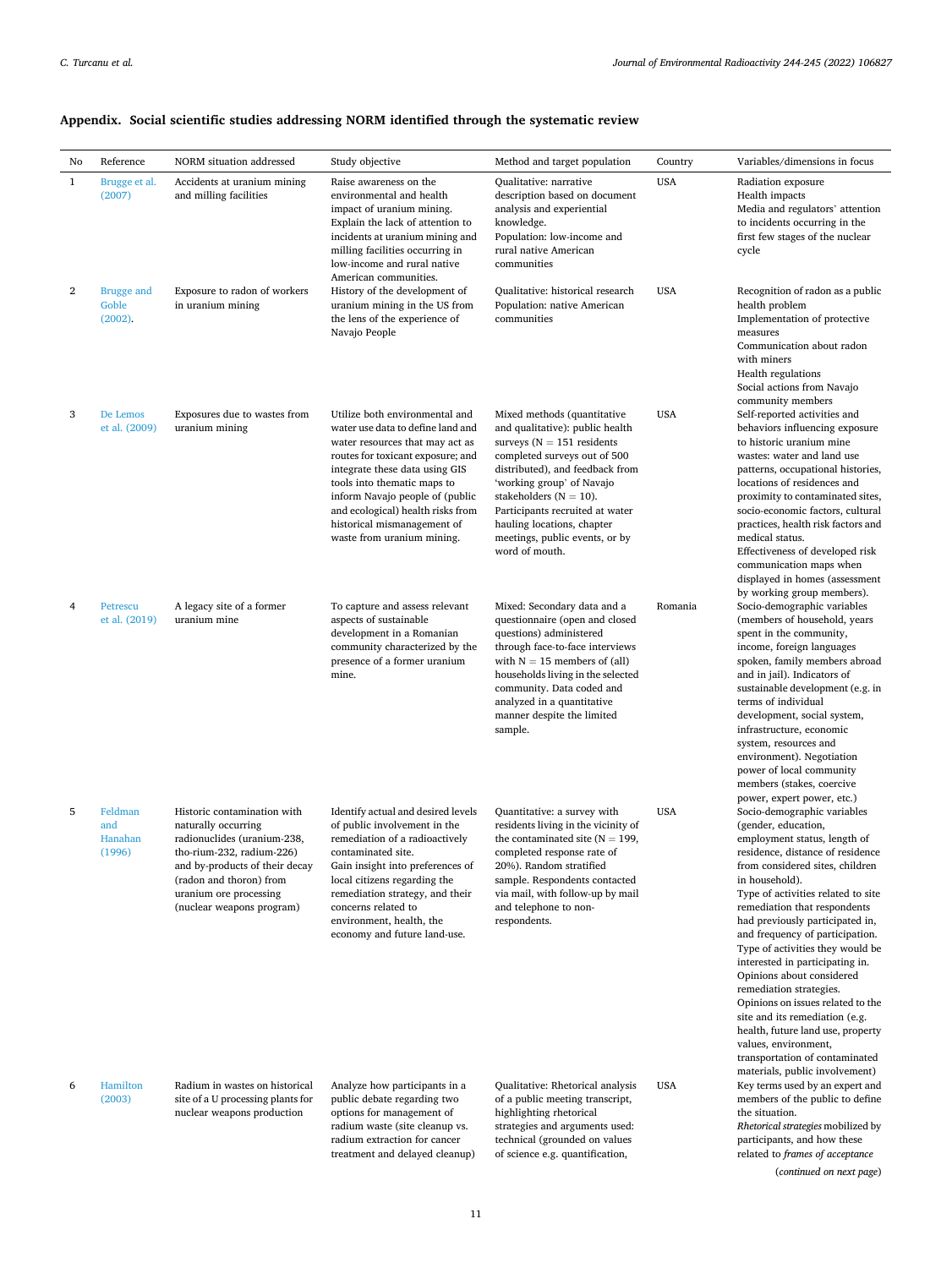Agreement (yes/no) that a number of elements can be

(*continued on next page*)

|    | (continued)                            |                                                                                                                                                                                                                                     |                                                                                                                                                                                                                                                                                                                                                                                                                            |                                                                                                                                                                                                                                                                                                                                                                                                                                                                                                                                                                                                                        |            |                                                                                                                                                                                                                                                                                                                                                                                                                                                                                                                                                                                                                                                                             |
|----|----------------------------------------|-------------------------------------------------------------------------------------------------------------------------------------------------------------------------------------------------------------------------------------|----------------------------------------------------------------------------------------------------------------------------------------------------------------------------------------------------------------------------------------------------------------------------------------------------------------------------------------------------------------------------------------------------------------------------|------------------------------------------------------------------------------------------------------------------------------------------------------------------------------------------------------------------------------------------------------------------------------------------------------------------------------------------------------------------------------------------------------------------------------------------------------------------------------------------------------------------------------------------------------------------------------------------------------------------------|------------|-----------------------------------------------------------------------------------------------------------------------------------------------------------------------------------------------------------------------------------------------------------------------------------------------------------------------------------------------------------------------------------------------------------------------------------------------------------------------------------------------------------------------------------------------------------------------------------------------------------------------------------------------------------------------------|
| No | Reference                              | NORM situation addressed                                                                                                                                                                                                            | Study objective                                                                                                                                                                                                                                                                                                                                                                                                            | Method and target population                                                                                                                                                                                                                                                                                                                                                                                                                                                                                                                                                                                           | Country    | Variables/dimensions in focus                                                                                                                                                                                                                                                                                                                                                                                                                                                                                                                                                                                                                                               |
|    |                                        |                                                                                                                                                                                                                                     | used technical and/or cultural<br>rationales to formulate their<br>views and persuade others.                                                                                                                                                                                                                                                                                                                              | objectification), and/or a<br>cultural (grounded on values<br>such as experience, analogy,<br>historical precedent)                                                                                                                                                                                                                                                                                                                                                                                                                                                                                                    |            | Use of technical and/or cultural<br>rationales to create common<br>understandings and persuade<br>others.                                                                                                                                                                                                                                                                                                                                                                                                                                                                                                                                                                   |
| 7  | Zierold and<br><b>Sears</b><br>(2015a) | Coal ash storage sites                                                                                                                                                                                                              | Explore if healthcare providers<br>ask patients whether they reside<br>near a coal ash storage site.<br>Evaluate if differences in<br>demographics and perception of<br>health are related to whether or<br>not a healthcare provider asks<br>about living near a coal ash<br>storage site.<br>Assess which health conditions<br>prompt healthcare providers to<br>ask if a patient lives near an<br>environmental hazard. | Mixed methods (qualitative and<br>quantitative):<br>- focus groups (five groups with<br>$N = 26$ adults living next to<br>coal ash storage site based on<br>semi structured protocols)<br>- cross-sectional survey $(N =$<br>231 community members,<br>questionnaire with 38<br>multiple choice questions and<br>one open ended question).<br>Participants recruited with<br>help from community leaders,<br>at two community-wide<br>meetings.<br>Radioactivity not emerging<br>spontaneously as an issue                                                                                                             | <b>USA</b> | For focus groups: (1)<br>community strengths and<br>weaknesses (six questions), $(2)$<br>perceptions and beliefs about<br>coal ash and coal ash exposure<br>(four questions), and (3)<br>perceptions about community<br>health and personal/family<br>health (five questions).<br>Cross-Sectional Survey: (1)<br>demographics, (2) concern<br>about coal ash, (3) perceptions<br>of health, (4) health conditions,<br>(5) symptoms, and (6) exposure-<br>reducing health behaviors.<br>Demographics included gender,<br>current age, length of time<br>living near the coal ash storage<br>site, and whether the<br>respondent owned or rented<br>their home.               |
| 8  | Zierold and<br><b>Sears</b><br>(2015b) | Coal ash storage site                                                                                                                                                                                                               | Explore parents' perceptions of<br>the health and exposure of<br>children living near the site                                                                                                                                                                                                                                                                                                                             | Zierold and Sears, 2015a                                                                                                                                                                                                                                                                                                                                                                                                                                                                                                                                                                                               | <b>USA</b> | <b>Idem</b> Zierold and Sears (2015a)                                                                                                                                                                                                                                                                                                                                                                                                                                                                                                                                                                                                                                       |
| 9  | Zierold et al.<br>(2016)               | Coal ash storage sites.                                                                                                                                                                                                             | Investigate attitudes,<br>perceptions and protective<br>behaviors of neighboring<br>communities with regards to the<br>hazard posed by coal ash storage<br>sites, and links between the level<br>of concern about coal ash and<br>exposure-reducing behaviors.                                                                                                                                                             | Zierold and Sears, 2015a                                                                                                                                                                                                                                                                                                                                                                                                                                                                                                                                                                                               | USA        | <b>Idem</b> Zierold and Sears (2015a)                                                                                                                                                                                                                                                                                                                                                                                                                                                                                                                                                                                                                                       |
| 10 | Whittaker<br>(1998)                    | Radioactive contamination<br>from previous sand-mining<br>activities                                                                                                                                                                | Investigate how people from the<br>Oceanpoint community<br>construct their discourses about<br>environmental pollution and<br>risks of cancer related to land<br>contamination legacy due to a<br>land-fill dump site and<br>radioactivity from previous<br>sand-mining activities.                                                                                                                                        | Mixed methods (qualitative): in-<br>depth interviews with $N = 88$<br>residents (from a total<br>population of 2715 people) and<br>seven focus groups.<br>Purposive sample recruited via<br>community groups.                                                                                                                                                                                                                                                                                                                                                                                                          | Australia  | Ethnographic study using the<br>concept of 'popular<br>epidemiology' to investigate<br>how people make observations<br>of health problems, form<br>hypotheses linking health<br>problems with environmental<br>contaminants, seek information<br>and undertake political<br>activism.                                                                                                                                                                                                                                                                                                                                                                                       |
| 11 | König et al.<br>(2014)                 | Legacy site from a former<br>chemical plant, in which<br>uranium was processed for<br>coloring agents and thorium<br>for mantles for gas lanterns,<br>leading to soil contamination<br>and indoor radon due to<br>uranium residues. | Investigate underlying reasons<br>for communication problems<br>between experts and affected<br>citizens in the risk assessment<br>phase, for the case of a<br>remediation site with residual<br>radioactive contamination in a<br>residential area.                                                                                                                                                                       | Qualitative content analysis<br>based on semi-structured<br>interviews with open ended<br>questions. Guided interviews<br>with local residents of the<br>contaminated area $(N = 11)$ , the<br>contaminated community<br>gardening area ( $N = 2$ ). Expert<br>interviews $(N = 11)$ with<br>experts from the Hanover<br>remediation case ( $N = 5$ ) and<br>from the uranium mining<br>remediation case in Saxony (N<br>$= 6$ ). Interviews with journalists<br>$(N = 2)$ . Experts contacted via<br>professional and direct contacts;<br>recruiting of residents via<br>gatekeeper processes to<br>preserve privacy. | Germany    | The interview guidelines with<br>residents included personal data<br>(duration of living in the area),<br>respondent's experience of the<br>remediation case, perception<br>risk from of TENORM residues,<br>perception of risk management<br>by authorities' and<br>professionals, evaluation of risk<br>communication (e.g.<br>information received).<br>Expert interviews included<br>questions about professional<br>data, description of the case,<br>notably particular<br>characteristics relating to<br>TENORM remediation,<br>assessment of risk, perception of<br>residents' reactions, risk<br>communication (e.g. personal<br>experiences related to the case). |
| 12 | Mancl et al.<br>(1994)                 | Sources of natural radiation,<br>among which uranium ore,<br>smoke detectors and bricks<br>used to build brick homes                                                                                                                | Determine people's awareness of<br>sources of radiation in their<br>environment.<br>Effect of education on<br>awareness.                                                                                                                                                                                                                                                                                                   | Quantitative: Telephone survey<br>with random selection of<br>households (random digit<br>dialing). $N = 892$ complete<br>responses out of 1450<br>households contacted.                                                                                                                                                                                                                                                                                                                                                                                                                                               | <b>USA</b> | Socio-demographics (e.g.<br>education, gender).<br>Agreement (yes/no) that a<br>number of activities generate<br>radiation exposure, among<br>which bricks used to build brick<br>homes.                                                                                                                                                                                                                                                                                                                                                                                                                                                                                    |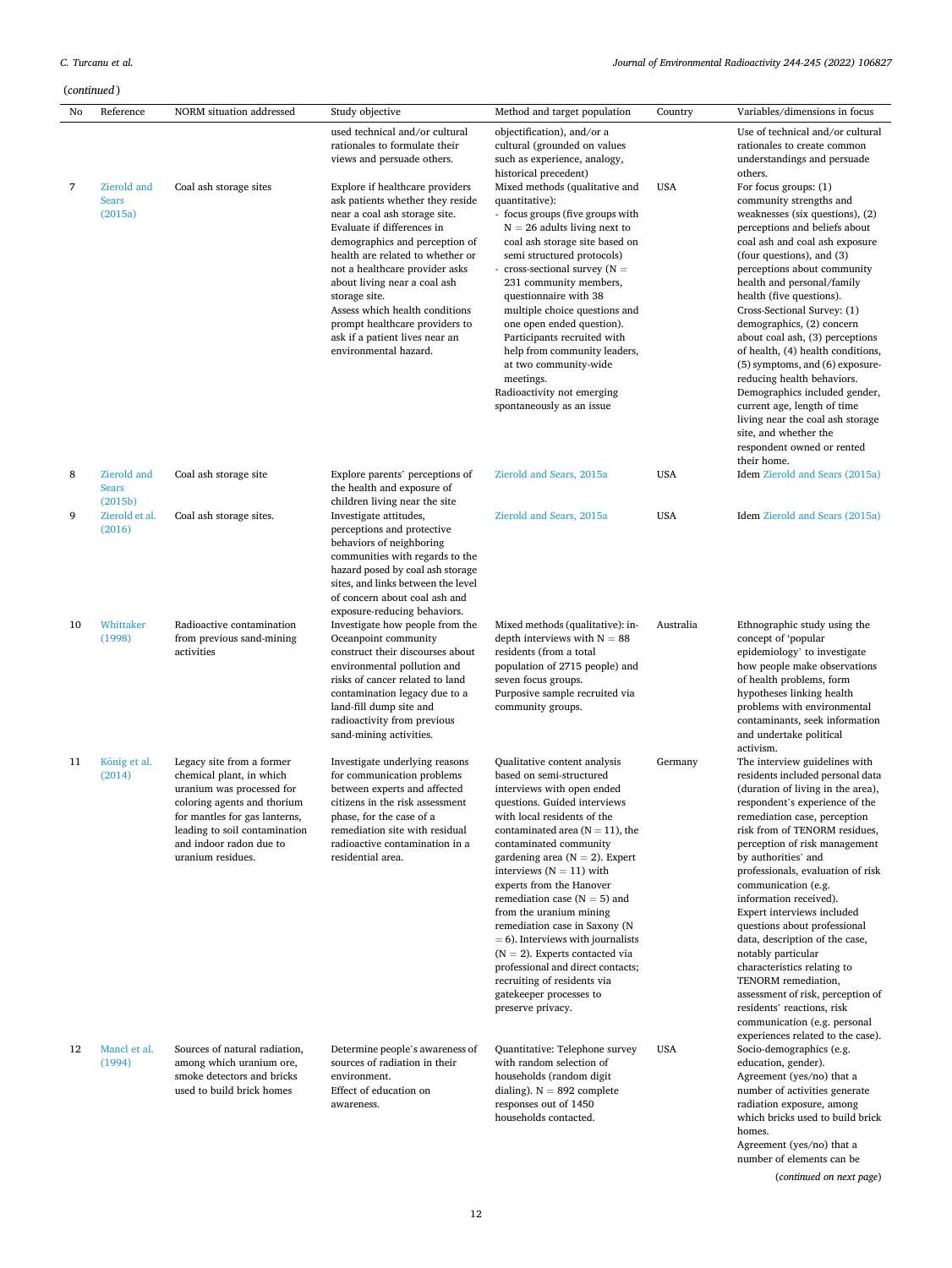|    | (continued)                    |                                                                                                                                                                                                                                |                                                                                                                                                                                                                                                                                                                                                                                      |                                                                                                                                                                                                                                                                                                                                                                                                                                                                                                                                     |                                   |                                                                                                                                                                                                                                                                                                                                                                                                                                                                                                                                                      |  |
|----|--------------------------------|--------------------------------------------------------------------------------------------------------------------------------------------------------------------------------------------------------------------------------|--------------------------------------------------------------------------------------------------------------------------------------------------------------------------------------------------------------------------------------------------------------------------------------------------------------------------------------------------------------------------------------|-------------------------------------------------------------------------------------------------------------------------------------------------------------------------------------------------------------------------------------------------------------------------------------------------------------------------------------------------------------------------------------------------------------------------------------------------------------------------------------------------------------------------------------|-----------------------------------|------------------------------------------------------------------------------------------------------------------------------------------------------------------------------------------------------------------------------------------------------------------------------------------------------------------------------------------------------------------------------------------------------------------------------------------------------------------------------------------------------------------------------------------------------|--|
| No | Reference                      | NORM situation addressed                                                                                                                                                                                                       | Study objective                                                                                                                                                                                                                                                                                                                                                                      | Method and target population                                                                                                                                                                                                                                                                                                                                                                                                                                                                                                        | Country                           | Variables/dimensions in focus                                                                                                                                                                                                                                                                                                                                                                                                                                                                                                                        |  |
| 13 | Arvai and<br>Gregory<br>(2003) | Three hypothetical sites: i)<br>former nuclear weapons<br>facility, ii) irrigation -<br>tunneling project with radon<br>emissions,<br>iii) storage depot for farm<br>fertilizers containing<br>trace amounts of radioactivity. | Compare two approaches of<br>informing 'non-expert'<br>stakeholders about<br>contaminated sites, with respect<br>to facilitating their involvement<br>in decisions regarding<br>remediation:<br>- A 'science based' approach<br>(providing detailed factual<br>information)<br>- A 'value-based' approach<br>(connecting similar factual<br>information with prioritized<br>values). | Quantitative, experimental set-<br>up. $N = 50$ respondents: 'paid<br>volunteers' recruited through a<br>data services laboratory.                                                                                                                                                                                                                                                                                                                                                                                                  | <b>USA</b>                        | sources of radiation, among<br>which uranium, radon and ash<br>coal from coal plants.<br>Relations between the<br>information approaches and<br>respondents' (self-reported)<br>level of knowledge, degree of<br>comfort with decisions, choices<br>regarding remediation (in terms<br>of intensity of the clean-up<br>effort and size of funding<br>allocation per site), and how<br>well their stated choices<br>reflected their concerns.<br>Respondents' levels of trust in<br>'official' decision-makers<br>(government) were also<br>measured. |  |
| 14 | Torres et al.<br>(2017a)       | NORM in water produced from<br>hydraulic fracturing in Oil and<br>Gas exploration and<br>production                                                                                                                            | Understanding stakeholders'<br>risk perception and awareness<br>regarding NORM and the<br>management of produced water<br>in the process of hydraulic<br>fracturing in North Dakota (US).<br>Determine most influential<br>variables on risk perception as<br>well as the inter relation<br>between the variables.                                                                   | Quantitative: online survey,<br>with four stakeholder groups (N<br>$= 191$ completed surveys):<br>general public, oil field<br>operators, produced water<br>hauling truck operators, and<br>experts (16 people working<br>directly with oil production and<br>produced water management or<br>as part of the emergency<br>management personnel). More<br>than 60% of the participants<br>between 18 and 34 years old.<br>Sample not representative. All<br>data presented together apart<br>from cross-tabulation with<br>'expert'. | <b>USA</b>                        | Socio-demographic<br>information, sources of<br>information used by<br>respondents, image perception,<br>risk perception (three scenarios:<br>produced water storage, failure<br>of equipment for handling<br>produced water, transport of<br>produced water by truck),<br>awareness and familiarity with<br>contents and management of<br>produced water, trust in<br>organizations involved in<br>management of produced water,<br>for experts only: estimated<br>levels of awareness and risk<br>perception among different<br>stakeholder groups |  |
| 15 | Torres et al.<br>(2017b)       | NORM in water produced from<br>hydraulic fracturing in Oil and<br>Gas exploration and<br>production                                                                                                                            | A holistic assessment of risk<br>regarding surface water<br>contamination with lead from oil<br>produced water.                                                                                                                                                                                                                                                                      | Quantitative: A technical risk<br>assessment combined with the<br>results of a 'social' risk<br>perception study. The latter is<br>identical in terms of method and<br>target population as Torres et al.<br>(2017a.)                                                                                                                                                                                                                                                                                                               | <b>USA</b>                        | The 'social' risk perception<br>study builds on part of the data<br>reported in Torres, Yadav and<br>Kahn, 2017a, particularly the<br>questions focused on risk<br>perception and awareness of<br>produced water, and experts'<br>opinions on other stakeholders'<br>awareness and perceptions.                                                                                                                                                                                                                                                      |  |
| 16 | Perry<br>(2012)                | Hydraulic fracturing in Oil and<br>Gas exploration and<br>production                                                                                                                                                           | Develop a framework for<br>addressing societal costs<br>associated with natural gas<br>extraction and production from<br>tight shale, tight sand, or coal-<br>bed methane formations that use<br>hydraulic fracturing processes                                                                                                                                                      | Qualitative: desktop case study<br>of US EPA's 2011-14 Hydraulic<br><b>Fracturing Study</b>                                                                                                                                                                                                                                                                                                                                                                                                                                         | <b>USA</b>                        | Societal costs (psychological,<br>social, community and human<br>health risks and uncertainties).<br>Regulatory and institutional<br>barriers to incorporation of<br>societal costs.<br>Stakeholder engagement.                                                                                                                                                                                                                                                                                                                                      |  |
| 17 | Flin et al.<br>(1996)          | Off-shore oil and gas platforms                                                                                                                                                                                                | Investigate subjective risk<br>perceptions of workers on<br>offshore oil and gas installations<br>and how these relate to more<br>objective risk data (e.g. accident<br>rates).                                                                                                                                                                                                      | Quantitative (survey): Off-shore<br><b>Risk Perception Questionnaire</b><br>Workers on 6 UK offshore oil<br>and gas installations. $N = 622$<br>respondents 40% response rate.<br>Representative in terms of<br>demographics (average 40<br>years, 98% male etc.)                                                                                                                                                                                                                                                                   | UK<br>Continental<br>Shelf (UKCS) | Socio-demographics: current<br>job situation, physical working<br>environment, job satisfaction,<br>occupational health, personal<br>accidents and near-misses,<br>personal support and help from<br>others.<br>Perception of risks from<br>installation related hazards<br>Probability of injury<br>Perception of risk related to<br>work tasks<br>Safety facilities and others'<br>concern for safety<br>Safety attitudes (particularly<br>safety vs. production)<br>Platform safety case and<br>accidents                                         |  |
| 18 | Malecki<br>et al. (2017)       | Radon in private well-water                                                                                                                                                                                                    | Survey private well users to<br>quantify testing and treatment<br>patterns and gather data on<br>motivations and barriers to well<br>stewardship.                                                                                                                                                                                                                                    | Quantitative (survey)<br>(+physical exam in baseline).<br>Population: Private well users,<br>$N = 719$ households.<br>Convenience sample, selected                                                                                                                                                                                                                                                                                                                                                                                  | <b>USA</b>                        | Socio-demographics: gender,<br>age, marital status, education,<br>income, BMI, smoking status,<br>urbanicity, children, health<br>region                                                                                                                                                                                                                                                                                                                                                                                                             |  |

Private well user testing

(*continued on next page*)

from previous baseline health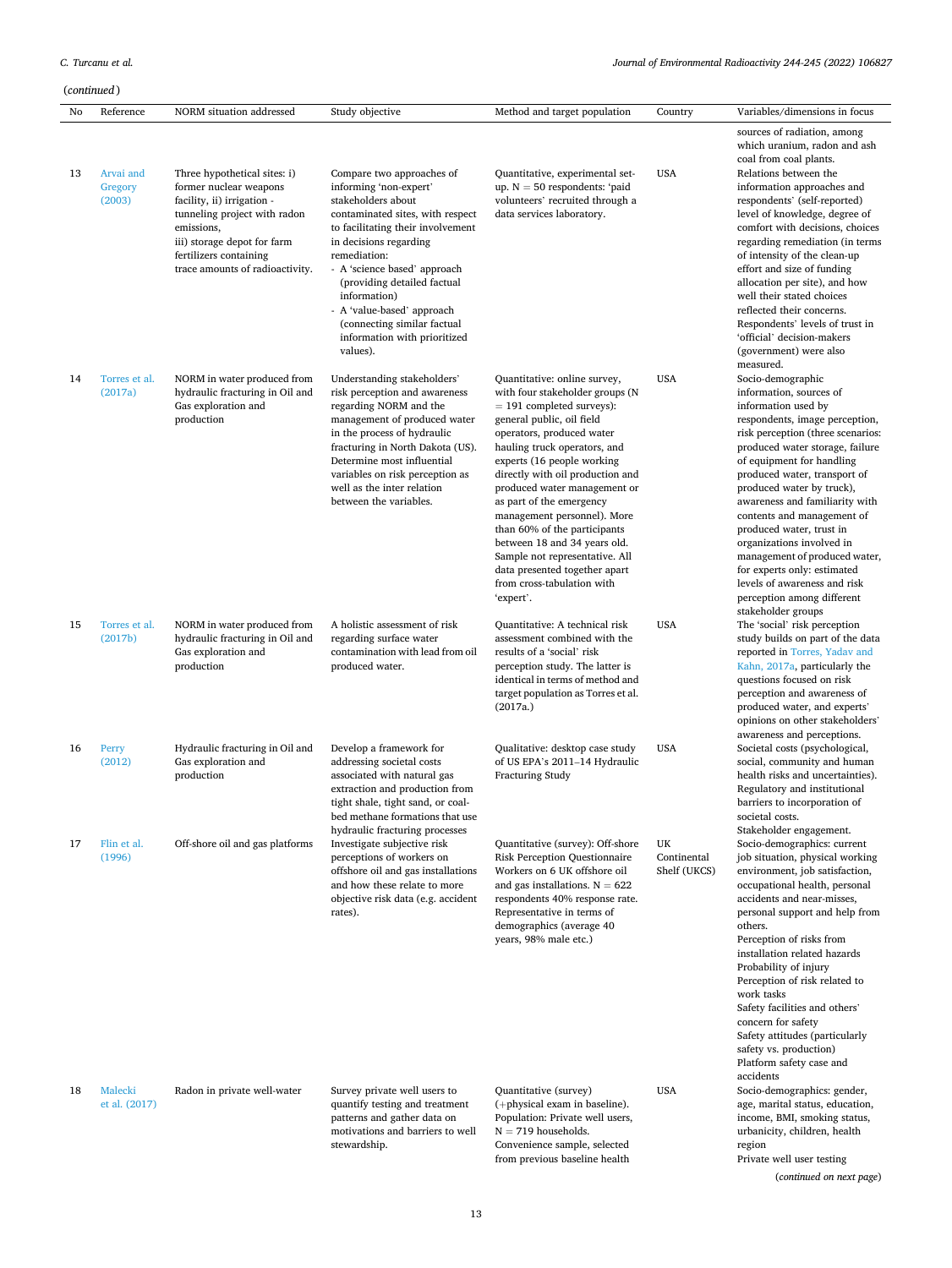#### <span id="page-13-0"></span>(*continued* )

| No | Reference                        | NORM situation addressed | Study objective                                                                                                                                                                                                                                                                                     | Method and target population                                                                                                                                                                                                                                                                                                                                                                                                          | Country    | Variables/dimensions in focus                                                                                                                                                                                                                                                                                                                           |
|----|----------------------------------|--------------------------|-----------------------------------------------------------------------------------------------------------------------------------------------------------------------------------------------------------------------------------------------------------------------------------------------------|---------------------------------------------------------------------------------------------------------------------------------------------------------------------------------------------------------------------------------------------------------------------------------------------------------------------------------------------------------------------------------------------------------------------------------------|------------|---------------------------------------------------------------------------------------------------------------------------------------------------------------------------------------------------------------------------------------------------------------------------------------------------------------------------------------------------------|
|    |                                  |                          |                                                                                                                                                                                                                                                                                                     | study. Response rate: 64%.<br>Greater participation by older<br>and more educated; sample does<br>not fully represent private well<br>owners in the state, particularly<br>more vulnerable individuals.                                                                                                                                                                                                                               |            | patterns, amongst others for<br>radon<br>- parameters tested for<br>- what organization conducted<br>the test<br>- risk perceptions and concerns<br>driving testing behavior<br>- types of treatment used<br>- reason for treating not<br>treating the well<br>- knowledge and information<br>- convenience or lack therefore                           |
| 19 | Rajagopal<br>and Tobin<br>(1990) | Radium in drinking water | Identifying preferences of<br>experts with regard to economic<br>and policy options in ground-<br>water protection, focusing on<br>the case of radium in drinking<br>water in Iowa (USA).                                                                                                           | Quantitative: mail survey with<br>closed and open questions,<br>distributed among a selected<br>sample of 'experts' (people who<br>are or have been actively<br>involved in ground-water<br>protection issues) in the US mid-<br>West. Purposive sample of<br>participants. Response rate:<br>80% out of 150 experts agreed<br>to participate in the study; out<br>of these, $81\%$ (N = 97) returned<br>the completed questionnaire. | <b>USA</b> | Socio-demographic variables:<br>(level of education & subjects<br>studied; professional experience<br>& position; institutional<br>affiliation; residential status in<br>Iowa)<br>Perceived seriousness of the<br>problem<br>Preferred corrective actions<br>Who should pay<br>Level of involvement of<br>different stakeholders in<br>decision-making. |
| 20 | Johnson<br>(2014)                | Radon in drinking water  | Illustrate communication<br>challenges and gain better<br>understanding of how citizens<br>think about policy trade-offs in<br>management of radon risks in<br>drinking water and indoor air.<br>Identify citizens'-preferred<br>options concerning management<br>of radon in water and indoor air. | Qualitative: six focus groups,<br>averaging 10 people each ( $N =$<br>60 participants in total).<br>Participants recruited from<br>customers of utilities that would<br>be affected by the policy<br>choices.                                                                                                                                                                                                                         | <b>USA</b> | Trade-offs in management of<br>radon risks in drinking water<br>and in indoor air.<br>Citizens' views on policy<br>objectives<br>Values underlying citizens'<br>preferences for specific (real or<br>fictive) policy options.<br>Self-reported radon knowledge                                                                                          |

#### **References**

- Alsop, S., 2001. Living with and learning about radioactivity: a comparative conceptual study. Int. J. Sci. Educ. 23 (3), 263–281. [https://doi.org/10.1080/](https://doi.org/10.1080/095006901750066510)  [095006901750066510](https://doi.org/10.1080/095006901750066510).
- [Arvai, J., Gregory, R., 2003. Testing alternative decision approaches for identifying](http://refhub.elsevier.com/S0265-931X(22)00017-0/sref2)  [cleanup priorities at contaminated sites. Environ. Sci. Technol. 37 \(8\), 1469](http://refhub.elsevier.com/S0265-931X(22)00017-0/sref2)–1476. [Barry, S.L., 2012. Coming to the Surface: the Environment, Health, and Culture in Butte,](http://refhub.elsevier.com/S0265-931X(22)00017-0/sref3)
- [Montana. Doctoral Dissertation. University Montana, Montana, USA](http://refhub.elsevier.com/S0265-931X(22)00017-0/sref3). Bréchignac, F., 2011. Radioecology'[s coming of age on the spot. Radioprotection 46 \(6\).](http://refhub.elsevier.com/S0265-931X(22)00017-0/sref4)
- [Bradshaw, C., Kapustka, L., Barnthouse, L., Brown, J., Ciffroy, P., Forbes, V.,](http://refhub.elsevier.com/S0265-931X(22)00017-0/sref5)  Geras'kin, S., Kautsky, U., Bréchignac, F., 2014. Using an ecosystem approach to [complement protection schemes based on organism-level endpoints. J. Environ.](http://refhub.elsevier.com/S0265-931X(22)00017-0/sref5)  [Radioact. 136, 98](http://refhub.elsevier.com/S0265-931X(22)00017-0/sref5)–104.
- [Briquet, C., Silva, K.M., Cipriani, M., 2005. Improving criteria for remediation of](http://refhub.elsevier.com/S0265-931X(22)00017-0/sref6)  [monazite by-products contaminated sites in Brazil. IAEA-TECDOC-1472. Naturally](http://refhub.elsevier.com/S0265-931X(22)00017-0/sref6) [occurring radioactive materials \(NORM IV\). In: Proceedings of an International](http://refhub.elsevier.com/S0265-931X(22)00017-0/sref6)  Conference Held in Szczyrk, Poland, 17–[21 May 2004. International Atomic Energy](http://refhub.elsevier.com/S0265-931X(22)00017-0/sref6)  [Agency, Vienna.](http://refhub.elsevier.com/S0265-931X(22)00017-0/sref6)
- Brugge, D., Goble, R., 2002. The history of uranium mining and the Navajo people. Am. J. Publ. Health 92 (9), 1410–1419. <https://doi.org/10.2105/ajph.92.9.1410>.
- [Brugge, D., de Lemos, J.L., Bui, C., 2007. The Sequoyah Corporation fuels release and the](http://refhub.elsevier.com/S0265-931X(22)00017-0/sref8)  [Church Rock spill: unpublicized nuclear releases in American Indian communities.](http://refhub.elsevier.com/S0265-931X(22)00017-0/sref8)  [Am. J. Publ. Health 97 \(9\), 1595](http://refhub.elsevier.com/S0265-931X(22)00017-0/sref8)–1600.
- Cappuyns, V., 2016. Inclusion of social indicators in decision support tools for the selection of sustainable site remediation options. J. Environ. Manag. 184, 45–56. [https://doi.org/10.1016/j.jenvman.2016.07.035.](https://doi.org/10.1016/j.jenvman.2016.07.035)
- CLAIRE, 2020. Supplementary Report 2 of the SuRF-UK Framework: Selection of Indicators/Criteria for Use in Sustainability Assessment for Achieving Sustainable Remediation. [https://www.claire.co.uk/projects-and-initiatives/surf-uk.](https://www.claire.co.uk/projects-and-initiatives/surf-uk)
- [De Lemos, J.D., Brugge, D., Cajero, M., Downs, M., Durant, J.L., George, C.M., Henio-](http://refhub.elsevier.com/S0265-931X(22)00017-0/sref12)[Adeky, S., Nez, T., Manning, T., Rock, T., Seschillie, B., 2009. Development of risk](http://refhub.elsevier.com/S0265-931X(22)00017-0/sref12)  [maps to minimize uranium exposures in the Navajo Churchrock mining district.](http://refhub.elsevier.com/S0265-931X(22)00017-0/sref12)  [Environ. Health 8 \(29\), 1](http://refhub.elsevier.com/S0265-931X(22)00017-0/sref12)–15.
- [Elam, M., Sundqvist, G., 2007. Stakeholder Involvement in Swedish Nuclear Waste](http://refhub.elsevier.com/S0265-931X(22)00017-0/sref13) [Management. SKI Report 2007: 2. Swedish Nuclear Power Inspectorate, Stockholm.](http://refhub.elsevier.com/S0265-931X(22)00017-0/sref13)
- FANC, 2015. Arrêté du 30 novembre 2015 de l'Agence fédérale de Contrôle nucléaire fixant les zones à risque et les zones visées respectivement au articl 4 et article 70 de l'arrêté royal du 20 juillet 2001 portant règlement général de la protection de la population, des travailleurs et de l'[environnement contre le danger des](http://refhub.elsevier.com/S0265-931X(22)00017-0/sref14)  [rayonnements ionisants. Moniteur belge, 11 d](http://refhub.elsevier.com/S0265-931X(22)00017-0/sref14)écembre 2015.
- [Feldman, D.L., Hanahan, R.A., 1996. Public perceptions of a radioactively contaminated](http://refhub.elsevier.com/S0265-931X(22)00017-0/sref15)  [site: concerns, remediation preferences, and desired involvement. Environ. Health](http://refhub.elsevier.com/S0265-931X(22)00017-0/sref15) [Perspect. 104 \(12\), 1344](http://refhub.elsevier.com/S0265-931X(22)00017-0/sref15)–1352.
- [Fernandes, H., Pires Do Rio, M., Franklin, M., 2006. Overview of norm situation in Brazil:](http://refhub.elsevier.com/S0265-931X(22)00017-0/sref16)  [technical and regulatory aspects. In: IAEA-TECDOC-1484 Regulatory and](http://refhub.elsevier.com/S0265-931X(22)00017-0/sref16)  [Management Approaches for the Control of Environmental Residues Containing](http://refhub.elsevier.com/S0265-931X(22)00017-0/sref16)  [Naturally Occurring Radioactive Material \(NORM\). Proceedings of a Technical](http://refhub.elsevier.com/S0265-931X(22)00017-0/sref16)  Meeting Held in Vienna, 6–[10 December 2004. International Atomic Energy Agency,](http://refhub.elsevier.com/S0265-931X(22)00017-0/sref16)  [Vienna](http://refhub.elsevier.com/S0265-931X(22)00017-0/sref16).
- [Flin, R., Mearns, K., Gordon, R., Fleming, M., 1996. Risk perception by offshore workers](http://refhub.elsevier.com/S0265-931X(22)00017-0/sref17)  [on UK oil and gas platforms. Saf. Sci. 22 \(1](http://refhub.elsevier.com/S0265-931X(22)00017-0/sref17)–3), 131–145.

[Gonzales, A.J., 2013. International policies and strategies for the remediation of land](http://refhub.elsevier.com/S0265-931X(22)00017-0/sref18) [contaminated by radioactive material residues. J. Environ. Radioact. 119, 5](http://refhub.elsevier.com/S0265-931X(22)00017-0/sref18)–12.

- Guillevic, J., Croüail, P., Maître, M., Schneider, T., Baudé, S., Hériard Dubreuil, G., Perko, T., et al., 2018. D 9.65 – decision processes/pathways TERRITORIES: synthesis report of CONCERT sub-subtask 9.3.3.1. [https://www.concert-h2020.](https://www.concert-h2020.eu/en/Publications) [eu/en/Publications.](https://www.concert-h2020.eu/en/Publications) Accessed October 2021.
- [Haanes, H., Finne, I.E., Skjerdal, H.K., Rudjord, A.L., 2019. Indoor and outdoor exposure](http://refhub.elsevier.com/S0265-931X(22)00017-0/sref20)  [to radon, Thoron and Thoron decay products in a NORM area with highly elevated](http://refhub.elsevier.com/S0265-931X(22)00017-0/sref20)  [bedrock thorium and legacy mines. Radiat. Res. 192 \(4\), 431](http://refhub.elsevier.com/S0265-931X(22)00017-0/sref20)–439.
- [Hamilton, J.D., 2003. Exploring technical and cultural appeals in strategic risk](http://refhub.elsevier.com/S0265-931X(22)00017-0/sref21) [communication: the Fernald radium case. Risk Anal. 23 \(2\), 291](http://refhub.elsevier.com/S0265-931X(22)00017-0/sref21)–302.
- [Hayumbu, P., Mulenga, S., Nomai, M., Mulenga, P., Katebe, R., et al., 2005. Status of](http://refhub.elsevier.com/S0265-931X(22)00017-0/sref22)  dosimetry in Zambian underground mine. In: IAEA-TECDOC-1472. Naturally [Occurring Radioactive Materials \(NORM IV\). Proceedings of an International](http://refhub.elsevier.com/S0265-931X(22)00017-0/sref22)  Conference Held in Szczyrk, Poland, 17–[21 May 2004. International Atomic Energy](http://refhub.elsevier.com/S0265-931X(22)00017-0/sref22)  [Agency, Vienna.](http://refhub.elsevier.com/S0265-931X(22)00017-0/sref22)
- [HERCA, 2016. Report from the Workshop on NORM and Building Material, 24-26 May,](http://refhub.elsevier.com/S0265-931X(22)00017-0/sref23)  [Bergen, Norway 2016.](http://refhub.elsevier.com/S0265-931X(22)00017-0/sref23)
- [HERCA, 2021. Application of the Concepts of Exemption and Clearance to the Regulation](http://refhub.elsevier.com/S0265-931X(22)00017-0/sref24)  [of Naturally Occurring Radioactive Materials \(NORM\) across HERCA Countries.](http://refhub.elsevier.com/S0265-931X(22)00017-0/sref24)  [HERCA Guide. WG NAT, 2021.](http://refhub.elsevier.com/S0265-931X(22)00017-0/sref24)
- Higgins, J., Thomas, J., Chandler, J., Cumpston, M., Li, T., Page, M., Welch, V., 2020. Cochrane Handbook for Systematic Reviews of Interventions [6.1]. Retrieved from. [www.training.cochrane.org/handbook](http://www.training.cochrane.org/handbook).

Holmstrand, M., 2015. NORM in Norway. International Workshop Nordic NORM. Helsinki, Finland September 2015. Available at. [https://asiakas.kotisivukone.com/fi](https://asiakas.kotisivukone.com/files/nordicnorm2015.kotisivukone.com/tiedostot/NordicNORM_Workshop_report.pdf)  [les/nordicnorm2015.kotisivukone.com/tiedostot/NordicNORM\\_Workshop\\_report.](https://asiakas.kotisivukone.com/files/nordicnorm2015.kotisivukone.com/tiedostot/NordicNORM_Workshop_report.pdf)  [pdf.](https://asiakas.kotisivukone.com/files/nordicnorm2015.kotisivukone.com/tiedostot/NordicNORM_Workshop_report.pdf) (Accessed 13 September 2017).

[IAEA, 1994. Guidelines for Agricultural Countermeasures Following an Accidental](http://refhub.elsevier.com/S0265-931X(22)00017-0/sref27) [Release of Radionuclides. IAEA, Vienna. Technical report series No. 363.](http://refhub.elsevier.com/S0265-931X(22)00017-0/sref27)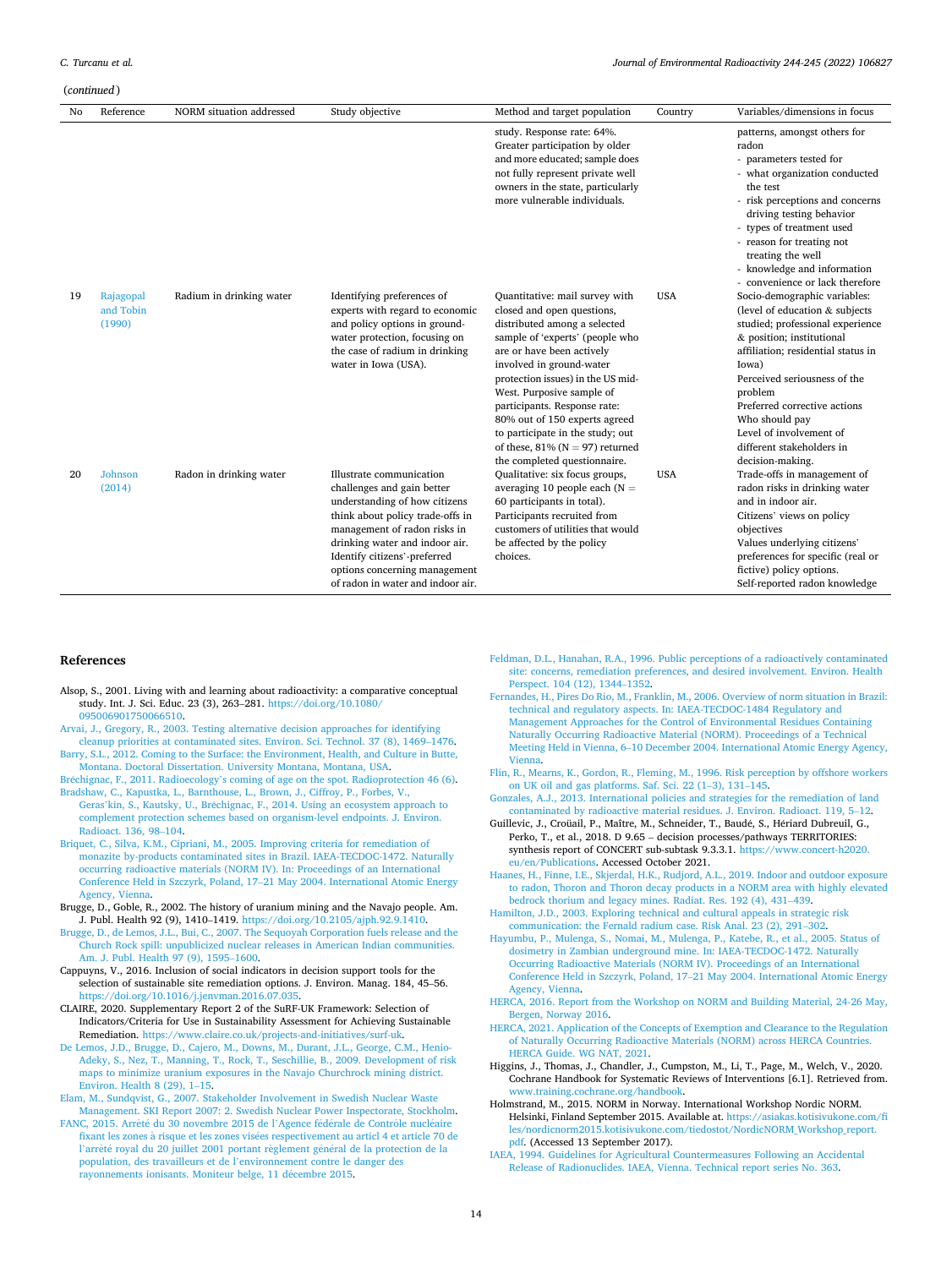#### <span id="page-14-0"></span>*C. Turcanu et al.*

[IAEA, 2003. Extent of Environmental Contamination by Naturally Occurring Radioactive](http://refhub.elsevier.com/S0265-931X(22)00017-0/sref28)  [Material \(NORM\) and Technological Options for Mitigation. International Atomic](http://refhub.elsevier.com/S0265-931X(22)00017-0/sref28) [Energy Agency. Technical Reports Series No. 419. Vienna: Austria](http://refhub.elsevier.com/S0265-931X(22)00017-0/sref28).

[IAEA, 2007. Safety Glossary; Terminology Used in Nuclear Safety and Radiation.](http://refhub.elsevier.com/S0265-931X(22)00017-0/sref29) [International Atomic Energy Agency, Vienna: Austria](http://refhub.elsevier.com/S0265-931X(22)00017-0/sref29).

- [IAEA, 2013a. Model Regulations for the Use of Radiation Sources and the Management of](http://refhub.elsevier.com/S0265-931X(22)00017-0/sref30)  [the Associated Radioactive Waste Supplement to IAEA Safety Standards Series No.](http://refhub.elsevier.com/S0265-931X(22)00017-0/sref30)  [GS-G-1.5, IAEA-TECDOC-1732. International Atomic Energy Agency, Vienna:](http://refhub.elsevier.com/S0265-931X(22)00017-0/sref30) [Austria.](http://refhub.elsevier.com/S0265-931X(22)00017-0/sref30)
- [IAEA, 2013b. Management of NORM Residues. International Atomic Energy Agency,](http://refhub.elsevier.com/S0265-931X(22)00017-0/sref31) [Vienna: Austria. IAEA-TECDOC-1712.](http://refhub.elsevier.com/S0265-931X(22)00017-0/sref31)
- [IAEA, 2014a. Communication and Stakeholder Involvement in Environmental](http://refhub.elsevier.com/S0265-931X(22)00017-0/sref32) [Remediation Projects. Nuclear Energy Series No. NW-T-3.5. International Atomic](http://refhub.elsevier.com/S0265-931X(22)00017-0/sref32)  [Energy Agency, Vienna:Austria.](http://refhub.elsevier.com/S0265-931X(22)00017-0/sref32)
- [IAEA, 2014b. Radiation Protection and Safety of Radiation Sources: International Basic](http://refhub.elsevier.com/S0265-931X(22)00017-0/sref33) [Safety Standards, IAEA Safety Standards Series No. GSR Part 3. International Atomic](http://refhub.elsevier.com/S0265-931X(22)00017-0/sref33)  [Energy Agency, Vienna: Austria.](http://refhub.elsevier.com/S0265-931X(22)00017-0/sref33)
- [IAEA, 2015. Policy and Strategies for Environmental Remediation. International Atomic](http://refhub.elsevier.com/S0265-931X(22)00017-0/sref34)  [Energy Agency, Vienna: Austria.](http://refhub.elsevier.com/S0265-931X(22)00017-0/sref34)
- [IAEA, 2016a. Advancing Implementation of Decommissioning and Environmental](http://refhub.elsevier.com/S0265-931X(22)00017-0/sref36) [Remediation Programmes. International Atomic Energy Agency, Vienna: Austria](http://refhub.elsevier.com/S0265-931X(22)00017-0/sref36).
- [IAEA, 2016b. Advancing Implementation of Decommissioning and Environmental](http://refhub.elsevier.com/S0265-931X(22)00017-0/sref37)  [Remediation Programmes. CIDER Project: Baseline Report. International Atomic](http://refhub.elsevier.com/S0265-931X(22)00017-0/sref37) [Energy Agency, Vienna: Austria.](http://refhub.elsevier.com/S0265-931X(22)00017-0/sref37)
- [IAEA, 2018. Naturally occurring radioactive material \(NORM VIII\)/international atomic](http://refhub.elsevier.com/S0265-931X(22)00017-0/sref38)  [energy agency. In: Proceedings of an International Symposium, Brazil, 2016.](http://refhub.elsevier.com/S0265-931X(22)00017-0/sref38)
- [IAEA, 2021. Holistic Approach to NORM Management Webinar \(2021\). IAEA/](http://refhub.elsevier.com/S0265-931X(22)00017-0/sref40) [ENVIRONET Webinar 2021.](http://refhub.elsevier.com/S0265-931X(22)00017-0/sref40)
- IAEA. MODARIA I Programme, 2015. Modelling and Data for Radiological Impact Assessments. International Atomic Energy Agency. International Atomic Energy Agency. Available at: [https://www-ns.iaea.org/projects/modaria/default.asp?](https://www-ns.iaea.org/projects/modaria/default.asp?s=8&l=129)   $=8\&1=129$  $=8\&1=129$ . (Accessed 13 October 2021).
- IAEA. MODARIA II Programme, 2019. Modelling and Data for Radiological Impact. Assessments. International Atomic Energy Agency. [https://www-ns.iaea.org/proje](https://www-ns.iaea.org/projects/modaria/modaria2.asp?s=8&l=129)  [cts/modaria/modaria2.asp?s](https://www-ns.iaea.org/projects/modaria/modaria2.asp?s=8&l=129)=8&l=129. (Accessed 13 October 2021).
- [ICRP, 1991. 1990 recommendations of the international commission on radiological](http://refhub.elsevier.com/S0265-931X(22)00017-0/sref41) [protection. ICRP publication 60. Ann. ICRP 21 \(1](http://refhub.elsevier.com/S0265-931X(22)00017-0/sref41)–3).
- [ICRP, 2007. The 2007 recommendations of the international commission on radiological](http://refhub.elsevier.com/S0265-931X(22)00017-0/sref42)  [protection. ICRP publication 103. Ann. ICRP 37 \(2](http://refhub.elsevier.com/S0265-931X(22)00017-0/sref42)–4).
- [ICRP, 2008. Environmental protection the concept and use of reference animals ad](http://refhub.elsevier.com/S0265-931X(22)00017-0/sref43)  [plants. ICRP publication 108. Ann. ICRP 38 \(4](http://refhub.elsevier.com/S0265-931X(22)00017-0/sref43)–6).
- [ICRP, 2014. Protection of the environment under different exposure situations. ICRP](http://refhub.elsevier.com/S0265-931X(22)00017-0/sref44) [publication 124. Ann. ICRP 43 \(1\).](http://refhub.elsevier.com/S0265-931X(22)00017-0/sref44)
- [ICRP, 2019. Radiological protection from naturally occurring radioactive materials](http://refhub.elsevier.com/S0265-931X(22)00017-0/sref45) [\(NORM\) in industrial processes. ICRP Publication 142. Ann. ICRP 48 \(4\).](http://refhub.elsevier.com/S0265-931X(22)00017-0/sref45) [IEA, 2006. Manual for First Responders to a Radiological Emergency. Vienna.](http://refhub.elsevier.com/S0265-931X(22)00017-0/sref46)
- [Jacomino, V.M.F., 2015. Brazilian NORM industries: lessons and challenges. Naturally](http://refhub.elsevier.com/S0265-931X(22)00017-0/sref47)  [occurring radioactive material \(NORM VII\). In: Proceedings of an International](http://refhub.elsevier.com/S0265-931X(22)00017-0/sref47) Symposium. Beijing, China, 22–[26 April 2013. International Atomic Energy Agency,](http://refhub.elsevier.com/S0265-931X(22)00017-0/sref47)  [Vienna](http://refhub.elsevier.com/S0265-931X(22)00017-0/sref47).
- [Johnson, B., 2014. Communication challenges for complex policy issues: an illustration](http://refhub.elsevier.com/S0265-931X(22)00017-0/sref48)  [with multimedia radon mitigation. Environ. Pract. 16 \(2\), 113](http://refhub.elsevier.com/S0265-931X(22)00017-0/sref48)–126.
- [Joint Research Centre \(JRC\), 2016. Advancing Implementation of Nuclear](http://refhub.elsevier.com/S0265-931X(22)00017-0/sref49) [Decommissioning and Environmental Remediation Programmes. EUR 27902 EN,](http://refhub.elsevier.com/S0265-931X(22)00017-0/sref49)  [Policy Support Document. Brussels, Belgium.](http://refhub.elsevier.com/S0265-931X(22)00017-0/sref49)
- [Kara, B., Saricam, S.Y., Nurlu, E., 2011. The role of education on environmental](http://refhub.elsevier.com/S0265-931X(22)00017-0/sref50)
- [consciousness: a case study in Izmir, Turkey. J. Food Agric. Environ. 9 \(2\), 680](http://refhub.elsevier.com/S0265-931X(22)00017-0/sref50)–685.<br>König, C., Drögemüller, [C., Riebe, B., Walther, C., 2014. Remediation of TENORM](http://refhub.elsevier.com/S0265-931X(22)00017-0/sref51) [residues: risk communication in practice. J. Radiol. Prot. 34, 575](http://refhub.elsevier.com/S0265-931X(22)00017-0/sref51)–593.
- [Kunze, C., Schulz, H., Ettenhuber, E., Schellenberger, A., Dilling, J., 2019. Discharge of](http://refhub.elsevier.com/S0265-931X(22)00017-0/sref52)  [dust from NORM facilities: key parameters to assess effective doses for public](http://refhub.elsevier.com/S0265-931X(22)00017-0/sref52) [exposure. J. Sustain. Minning 18 \(1\), 31](http://refhub.elsevier.com/S0265-931X(22)00017-0/sref52)–37.
- [Malecki, K.M., Schultz, A.A., Severtson, D.J., Anderson, H.A., VanDerslice, J.A., 2017.](http://refhub.elsevier.com/S0265-931X(22)00017-0/sref53) [Private-well stewardship among a general population based sample of private well](http://refhub.elsevier.com/S0265-931X(22)00017-0/sref53)[owners. Sci. Total Environ. 601, 1533](http://refhub.elsevier.com/S0265-931X(22)00017-0/sref53)–1543.
- [Mancl, K.M., Heimlich, J., Fentiman, A., Christensen, R., 1994. General public awareness](http://refhub.elsevier.com/S0265-931X(22)00017-0/sref54)  [of sources of radiation in their environment. Ohio J. Sci. 94 \(5\), 134](http://refhub.elsevier.com/S0265-931X(22)00017-0/sref54)–137.
- [McKenzie, L.M., Allshouse, W.B., Burke, T., Blair, B.D., Adgate, J.L., 2016. Population](http://refhub.elsevier.com/S0265-931X(22)00017-0/sref56) [size, growth, and environmental justice near oil and gas wells in Colorado. Environ.](http://refhub.elsevier.com/S0265-931X(22)00017-0/sref56)  [Sci. Technol. 50 \(21\), 11471](http://refhub.elsevier.com/S0265-931X(22)00017-0/sref56)–11480.
- [Michalik, B., 2009. Is it necessary to raise awareness about technologically enhanced](http://refhub.elsevier.com/S0265-931X(22)00017-0/sref57)  [naturally occurring radioactive materials? J. Environ. Monit. 11 \(10\), 1825](http://refhub.elsevier.com/S0265-931X(22)00017-0/sref57)–1833.
- [Mobbs, S., Orr, P., Weber, I., 2019. Strategic considerations for the sustainable](http://refhub.elsevier.com/S0265-931X(22)00017-0/sref58)  [remediation of nuclear installations. J. Environ. Radioact. 196, 153](http://refhub.elsevier.com/S0265-931X(22)00017-0/sref58)–163.
- [Mrdakovic Popic, J., Salbu, B., Strand, T., Skipperud, L., 2011. Assessment of](http://refhub.elsevier.com/S0265-931X(22)00017-0/sref59)  [radionuclide and metal contamination in a thorium rich area in Norway. J. Environ.](http://refhub.elsevier.com/S0265-931X(22)00017-0/sref59)  [Monit. 13, 1730](http://refhub.elsevier.com/S0265-931X(22)00017-0/sref59)–1738.
- [Mrdakovic Popic, J., Oughton, D., Salbu, B., Skipperud, L., 2020. Transfer of naturally](http://refhub.elsevier.com/S0265-931X(22)00017-0/sref60) [occurring radionuclides from soil to wild forest flora in an area with enhanced legacy](http://refhub.elsevier.com/S0265-931X(22)00017-0/sref60)  [and natural radioactivity in Norway. Environ. Sci. Process Impacts 22, 350.](http://refhub.elsevier.com/S0265-931X(22)00017-0/sref60)
- [Mrdakovic Popic, J., Holmstrand, M., 2017. Norwegian legacy sites](http://refhub.elsevier.com/S0265-931X(22)00017-0/sref61)  experiences and [lessons learned. In: International Workshop 'Radioecology and Decision Making](http://refhub.elsevier.com/S0265-931X(22)00017-0/sref61)', [September 3, 2017, Berlin](http://refhub.elsevier.com/S0265-931X(22)00017-0/sref61).
- [NGI-UMB, 2010. Kartlegging Av Omfang Og Kostnader Ved Eventuell Senere Opprydning](http://refhub.elsevier.com/S0265-931X(22)00017-0/sref62)  Av Radioaktivt Materiale Ved Sø[ve Gruver. Rapport 1927-00-14-R. Norwegian](http://refhub.elsevier.com/S0265-931X(22)00017-0/sref62)

[Geotehnical Institute \(NGI\) an Norwegian University of Life Sciences, p. 157 \(In](http://refhub.elsevier.com/S0265-931X(22)00017-0/sref62) [Norwegian\).](http://refhub.elsevier.com/S0265-931X(22)00017-0/sref62)

- Nielsen, C., 2015. Organization of Regulatory Control and Challenges of NORM Issues in Danmark. International Workshop Nordic NORM. Helsinki, Finland September 2015. Available at: [https://asiakas.kotisivukone.com/files/nordicnorm2015.kotisivukone.](https://asiakas.kotisivukone.com/files/nordicnorm2015.kotisivukone.com/tiedostot/NordicNORM_Workshop_report.pdf) [com/tiedostot/NordicNORM\\_Workshop\\_report.pdf](https://asiakas.kotisivukone.com/files/nordicnorm2015.kotisivukone.com/tiedostot/NordicNORM_Workshop_report.pdf). (Accessed 13 September 2017).
- [NRPA, 2016. Report 5: Regulatory Supervision of Legacy Sites: from Recognition to](http://refhub.elsevier.com/S0265-931X(22)00017-0/sref64)  [Resolution: Report from an International Workshop](http://refhub.elsevier.com/S0265-931X(22)00017-0/sref64).
- [OECD, 2016. Strategic Considerations for the Sustainable Remediation of Nuclear](http://refhub.elsevier.com/S0265-931X(22)00017-0/sref65) [Installations. OECD 2016. NEA No. 7290](http://refhub.elsevier.com/S0265-931X(22)00017-0/sref65).
- OECD, 2019. Challenges in nuclear and radiological legacy site management. Towards a common regulatory framework. [https://www.oecd-nea.org/upload/docs/applicat](https://www.oecd-nea.org/upload/docs/application/pdf/2020-09/7419-eglm.pdf) [ion/pdf/2020-09/7419-eglm.pdf.](https://www.oecd-nea.org/upload/docs/application/pdf/2020-09/7419-eglm.pdf)
- [Oughton, D.H., 2013. Social and ethical issues in environmental remediation projects.](http://refhub.elsevier.com/S0265-931X(22)00017-0/sref67) [J. Environ. Radioact. 119, 21](http://refhub.elsevier.com/S0265-931X(22)00017-0/sref67)–25.
- Ouzzani, M., Hammady, H., Fedorowicz, Z., et al., 2016. Rayyan—a web and mobile app for systematic reviews. Syst. Rev. 5, 210. [https://doi.org/10.1186/s13643-016-](https://doi.org/10.1186/s13643-016-0384-4)  [0384-4.](https://doi.org/10.1186/s13643-016-0384-4)
- [Pepin, S., Biermans, G., Dehandschutter, V., Sonck, M., 2016. How will Belgium](http://refhub.elsevier.com/S0265-931X(22)00017-0/sref69)  [implement the European Directive with regard to NORM? Annales de l](http://refhub.elsevier.com/S0265-931X(22)00017-0/sref69)'Association [belge de Radioprotection 41 \(3\), 127](http://refhub.elsevier.com/S0265-931X(22)00017-0/sref69)–139.
- [Perko, T., 2014. Radiation risk perception: a discrepancy between the experts and the](http://refhub.elsevier.com/S0265-931X(22)00017-0/sref70) [general population. J. Environ. Radioact. 133, 86](http://refhub.elsevier.com/S0265-931X(22)00017-0/sref70)–91.
- [Perko, T., Monken-Fernandes, H., Martell, M., Zeleznik, N., O](http://refhub.elsevier.com/S0265-931X(22)00017-0/sref71)'Sullivan, P., 2019. Societal [constraints related to environmental remediation and decommissioning](http://refhub.elsevier.com/S0265-931X(22)00017-0/sref71)  [programmes. J. Environ. Radioact. 196, 171](http://refhub.elsevier.com/S0265-931X(22)00017-0/sref71)–180.
- Perko, T., Sala, R., 2019. Uncertainties in mass media: how media report about radiological contamination in the environment? TERRITORIES final event, 12-14 Nov. 2019, Aix-en-Provence, France. [https://territories.eu/assets/files/disseminati](https://territories.eu/assets/files/dissemination-presentations/final-event/13_CONCERT-TERRITORIES-NORM-poster-2.pdf)  [on-presentations/final-event/13\\_CONCERT-TERRITORIES-NORM-poster-2.pdf.](https://territories.eu/assets/files/dissemination-presentations/final-event/13_CONCERT-TERRITORIES-NORM-poster-2.pdf)
- [Perry, S.L., 2012. Environmental reviews and case studies: addressing the societal costs](http://refhub.elsevier.com/S0265-931X(22)00017-0/sref73)  [of unconventional oil and gas exploration and production: a framework for](http://refhub.elsevier.com/S0265-931X(22)00017-0/sref73) [evaluating short-term, future, and cumulative risks and uncertainties of](http://refhub.elsevier.com/S0265-931X(22)00017-0/sref73)  [hydrofracking. Environ. Pract. 14 \(4\), 352](http://refhub.elsevier.com/S0265-931X(22)00017-0/sref73)–365.
- [Petrescu, D.C., Petrescu-Mag, R.M., Tenter, A.R., 2019. The little Chernobyl of Romania:](http://refhub.elsevier.com/S0265-931X(22)00017-0/sref74)  [the legacy of a uranium mine as negotiation platform for sustainable development](http://refhub.elsevier.com/S0265-931X(22)00017-0/sref74)  [and the role of new ethics. J. Agric. Environ. Ethics 32 \(1\), 51](http://refhub.elsevier.com/S0265-931X(22)00017-0/sref74)–75.
- [Pidgeon, N., Fischhoff, B., 2011. The role of social and decision sciences in](http://refhub.elsevier.com/S0265-931X(22)00017-0/sref75) [communicating uncertain climate risks. Nat. Clim. Change 1 \(1\), 35](http://refhub.elsevier.com/S0265-931X(22)00017-0/sref75)–41.
- [Pugliese, M., La Verde, G., Roca, V., 2019. Dissemination about natural radioactivity](http://refhub.elsevier.com/S0265-931X(22)00017-0/sref76)  [through work-based learning experiences. Nucl Part Phys Proc 306, 183](http://refhub.elsevier.com/S0265-931X(22)00017-0/sref76)–188.
- [RP 122, 2001. Radiation Protection 122, Part II \(2001\). Practical Use of the Concepts of](http://refhub.elsevier.com/S0265-931X(22)00017-0/sref77)  [Clearance and Exemption Part II. Application of the Concepts of Exemption and](http://refhub.elsevier.com/S0265-931X(22)00017-0/sref77)  [Clearance to Natural Radiation Sources. Directorate-General Environment.](http://refhub.elsevier.com/S0265-931X(22)00017-0/sref77)
- [RP 135, 2003. Radiation Protection 135 \(2003\). Effluent and Dose Control from](http://refhub.elsevier.com/S0265-931X(22)00017-0/sref78)  [European Union NORM Industries. Assessment of Current Situation and Proposal for](http://refhub.elsevier.com/S0265-931X(22)00017-0/sref78)  [a Harmonised Community Approach. European Commission. Directorate-General for](http://refhub.elsevier.com/S0265-931X(22)00017-0/sref78)  Energy and Transport Directorate H – [Nuclear Safety and Safeguards Unit H.4](http://refhub.elsevier.com/S0265-931X(22)00017-0/sref78) – [Radiation Protection](http://refhub.elsevier.com/S0265-931X(22)00017-0/sref78).
- [RadoNorm Project, 2020. Towards Effective Radiation Protection Based on Improved](http://refhub.elsevier.com/S0265-931X(22)00017-0/sref79)  [Scientific Evidence and Social Considerations](http://refhub.elsevier.com/S0265-931X(22)00017-0/sref79) – Focus on Radon and NORM. EU [Funded Project. Grant Agreement Number 900009 from 13.05.2020 \(EC -BfS\).](http://refhub.elsevier.com/S0265-931X(22)00017-0/sref79)
- [Rajagopal, R., Tobin, G., 1990. Radioactivity in drinking water: expert opinion and](http://refhub.elsevier.com/S0265-931X(22)00017-0/sref80) [policy choices. Environ. Geochem. Health 12 \(4\), 267](http://refhub.elsevier.com/S0265-931X(22)00017-0/sref80)–276.
- [Renn, O., 2017. Risk Governance: Coping with Uncertainty in a Complex World.](http://refhub.elsevier.com/S0265-931X(22)00017-0/sref81) [Routledge, ISBN 9781844072927.](http://refhub.elsevier.com/S0265-931X(22)00017-0/sref81)
- Rosén, L., Back, P.-E., Söderqvist, T., Norrman, J., Brinkhoff, P., Norberg, T., Volchko, Y., Norin, M., Bergknut, M., Döberl, G., 2015. SCORE: a novel multi-criteria decision analysis approach to assessing the sustainability of contaminated land remediation. Sci. Total Environ. 511, 621–638. [https://doi.org/10.1016/j.scitotenv.2014.12.058.](https://doi.org/10.1016/j.scitotenv.2014.12.058)
- SHARE, 2020. Strategic research Agenda of the SHARE platform for social sciences and humanities in ionising radiation research. [https://www.ssh-share.eu/wp-content](https://www.ssh-share.eu/wp-content/uploads/2020/10/Revision-SSH-SRA-After-consultationAugust2020-October-2020-FINAL.pdf)  [/uploads/2020/10/Revision-SSH-SRA-After-consultationAugust2020-October-20](https://www.ssh-share.eu/wp-content/uploads/2020/10/Revision-SSH-SRA-After-consultationAugust2020-October-2020-FINAL.pdf) [20-FINAL.pdf.](https://www.ssh-share.eu/wp-content/uploads/2020/10/Revision-SSH-SRA-After-consultationAugust2020-October-2020-FINAL.pdf)
- Sjöberg, [L., 2000. Perceived risk and tampering with nature. J. Risk Res. 3 \(4\), 353](http://refhub.elsevier.com/S0265-931X(22)00017-0/sref84)-367.
- Skipperud, L., Strø[mman, G., Yunusov, M., Stegnar, P., Uralbekov, B., Tilloboev, H.,](http://refhub.elsevier.com/S0265-931X(22)00017-0/sref85) [et al., 2013. Environmental impact assessment of radionuclide and metal](http://refhub.elsevier.com/S0265-931X(22)00017-0/sref85)  [contamination at the former U sites Taboshar and Digmai, Tajikistan. J. Environ.](http://refhub.elsevier.com/S0265-931X(22)00017-0/sref85)
- [Radioact. 123, 50](http://refhub.elsevier.com/S0265-931X(22)00017-0/sref85)–62. [Slovic, P., 1996. Perception of risk from radiation. Radiat. Protect. Dosim. 68 \(3/4\),](http://refhub.elsevier.com/S0265-931X(22)00017-0/sref86)  165–[180](http://refhub.elsevier.com/S0265-931X(22)00017-0/sref86).
- [Slovic, P., 1999. Trust, emotion, sex, politics, and science: surveying the risk-assessment](http://refhub.elsevier.com/S0265-931X(22)00017-0/sref87)  [battlefield. Risk Anal. 19 \(4\), 689](http://refhub.elsevier.com/S0265-931X(22)00017-0/sref87)–701.
- [Slovic, P., Fischhoff, B., Lichtenstein, S., 1982. Why study risk perception? Risk Anal. 2](http://refhub.elsevier.com/S0265-931X(22)00017-0/sref88)  [\(2\), 83](http://refhub.elsevier.com/S0265-931X(22)00017-0/sref88)–93.
- [Slovic, P., Peters, E., 2006. Risk perception and affect. Curr. Dir. Psychol. Sci. 15 \(6\),](http://refhub.elsevier.com/S0265-931X(22)00017-0/sref89) 322–[325](http://refhub.elsevier.com/S0265-931X(22)00017-0/sref89).
- [Slovic, P., Fischoff, B., Lichtenstein, S., 1980. Facts and fears understanding perceived](http://refhub.elsevier.com/S0265-931X(22)00017-0/sref90)  [risk. Health Phys. 39 \(6\), 1005](http://refhub.elsevier.com/S0265-931X(22)00017-0/sref90)–1006.
- [Sneve, M.K., Smith, K., Mrdakovic Popic, J., 2020. Practical radioecology support in the](http://refhub.elsevier.com/S0265-931X(22)00017-0/sref91)  [management and regulatory supervision of legacy sites. J. Radiol. Prot. 40, 487](http://refhub.elsevier.com/S0265-931X(22)00017-0/sref91)–503. [Stegnar, P., Shiskov, I., Mukhambetkali, B., Tolongutov, B., Yunusov, M., Radyuk, R.,](http://refhub.elsevier.com/S0265-931X(22)00017-0/sref92)
- [Salbu, B., 2013. Assessment of the radiological impact of gamma and radon dose](http://refhub.elsevier.com/S0265-931X(22)00017-0/sref92) [rates at former U mining sites in Central Asia. J. Environ. Radioact. 123, 3](http://refhub.elsevier.com/S0265-931X(22)00017-0/sref92)–13.
- Tomkiv, Y., Muric, M., Perko, T., Zeleznik, N., Dumitrescu, A., et al., 2021. Deliverable 6.1: Collection of Existing Methods, Databases, Scales, Protocols and Other Tools –